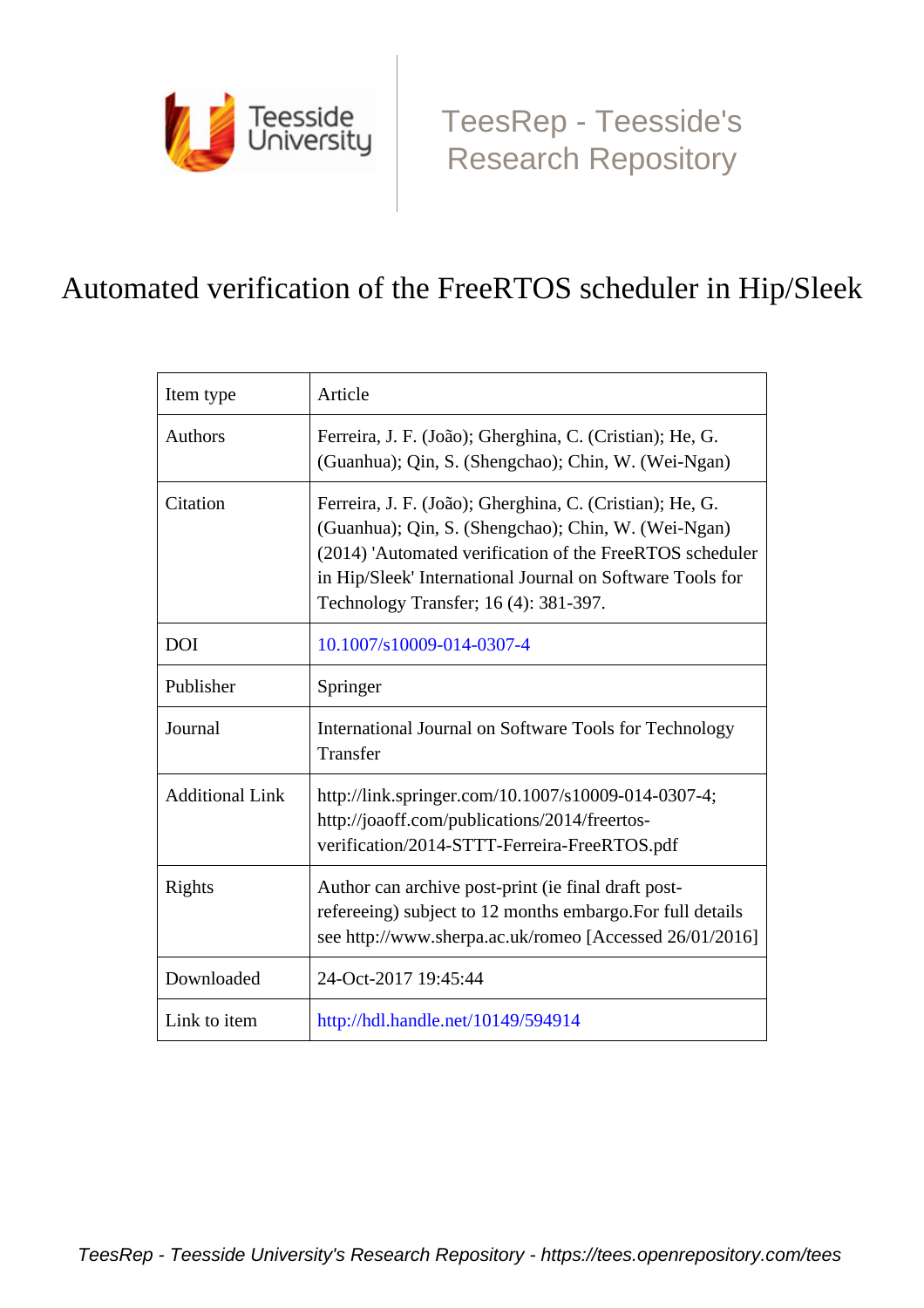# Automated Verification of the FreeRTOS Scheduler in Hip/Sleek

João F. Ferreira, Cristian Gherghina, Guanhua He, Shengchao Qin and Wei-Ngan Chin

Received: date / Accepted: date

Abstract Automated verification of operating system kernels is a challenging problem, partly due to the use of shared mutable data structures. In this paper, we show how we can automatically verify memory safety and functional correctness properties of the task scheduler component of the FreeRTOS kernel using the verification system Hip/Sleek. We show how some of Hip/Sleek features like user-defined predicates and lemmas make the specifications highly expressive and the verification process viable. To the best of our knowledge, this is the first code-level verification of memory safety and functional correctness properties of the FreeRTOS scheduler. The outcome of our experiment confirms that HIP/SLEEK can indeed be used to verify code that is used in production. Moreover, since the properties that we verify are quite general, we envisage that the same approach can be adopted to verify components of other operating systems.

Keywords FreeRTOS · separation logic · automated verification · operating systems · embedded systems · task scheduler · HIP/SLEEK

This work was supported in part by the EPSRC project EP/G042322 and NNSFC project 61373033.

João F. Ferreira School of Computing, Teesside University HASLab / INESC TEC, Universidade do Minho E-mail: joao@joaoff.com

Christian Gherghina Singapore University of Technology and Design

Guanhua He School of Computing, Teesside University

Shengchao Qin School of Computing, Teesside University

Wei-Ngan Chin National University of Singapore

# 1 Introduction

In recent years, the number of embedded devices in the marketplace has increased substantially due to significant reductions in size and costs of microprocessors. As a result, the safety of the real-time operating systems (RTOSs) that are traditionally used by embedded devices is becoming increasingly important. The industry has already recognised the importance of providing safe and reliable RTOSs [2] and the academic community is actively working on tools and methods that can improve the current standards of software quality. In particular, the advances in theory and tool support have inspired industrial and academic researchers to join up in an international Grand Challenge (GC) in Verified Software [13, 15]. In the context of this international challenge, Jim Woodcock proposed the verification of FreeRTOS [1], a real-time, multitasking, preemptive operating system for embedded devices [33]. However, as Woodcock points out, FreeRTOS involves lots of pointers and the automatic verification of heap-manipulating programs is challenging [30]. For that reason, Woodcock suggests the use of separation logic [29], which supports reasoning about shared mutable data structures.

In this paper, we take the FreeRTOS kernel as a case study and show how we can automatically verify the memory safety and functional correctness of its main component: the task scheduler. We use the verification system Hip/Sleek, which allows the combination of both separation (i.e. shape) and numerical (e.g. size) information. Hip/Sleek also allows user-specified inductive predicates to appear in program specifications, making the specifications highly expressive. We only consider partial correctness: we prove, for example, that the next task chosen by the scheduler is the task that should be executed, but we do not guarantee that the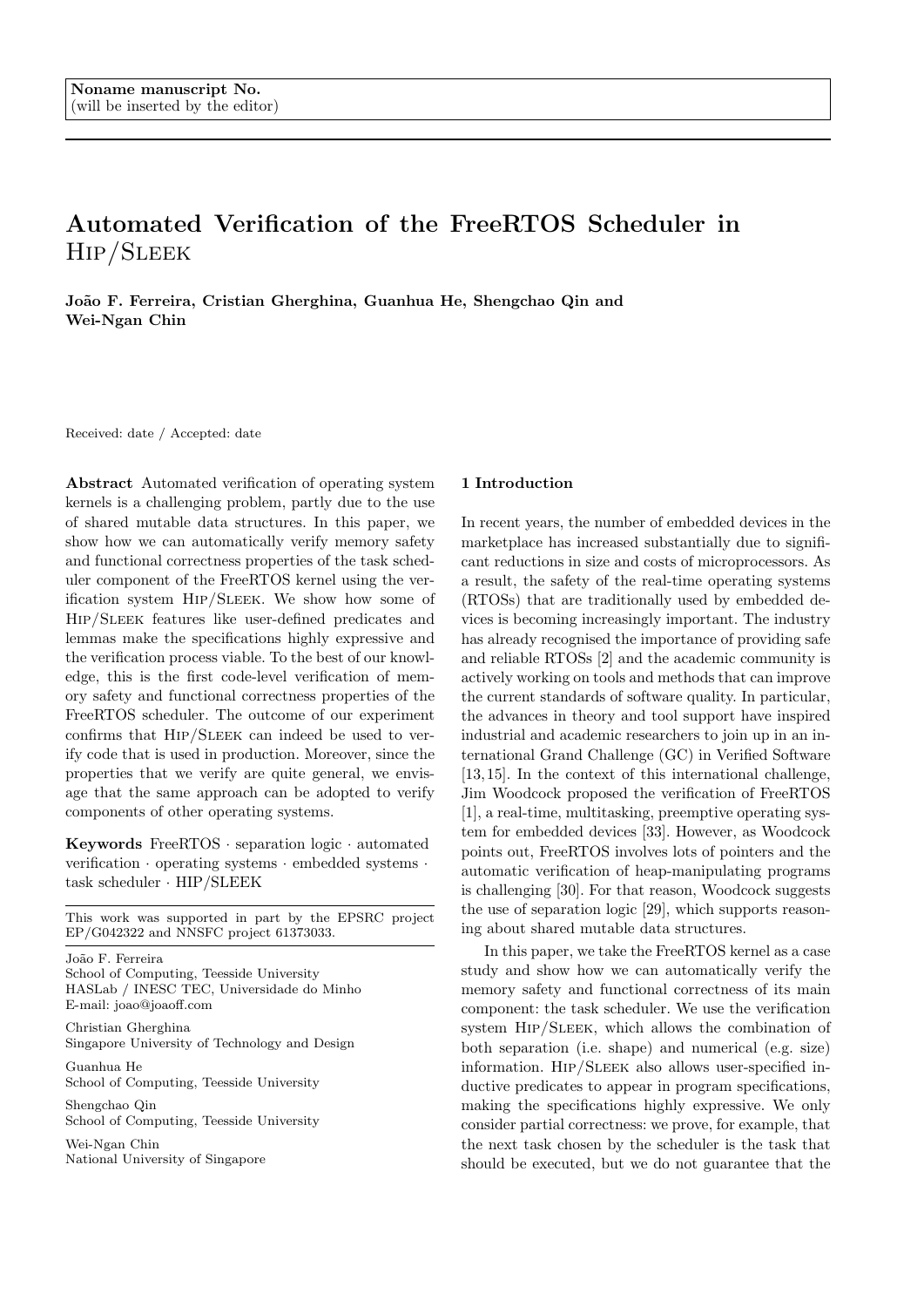task will eventually be chosen (i.e., temporal properties and other properties like thread safety on shared mutable data structures are not considered). To the best of our knowledge, we provide the first code-level verification of memory safety and functional correctness properties of the FreeRTOS scheduler.

We start in Section 2 by describing how FreeRTOS is structured and by explaining what are the main data structures involved in scheduling. In Section 3 we give an overview of the Hip/Sleek verification system, and in Section 4, we give an overview of the specification and verification process, focusing in particular on, how the main data structures used in the FreeRTOS scheduler are modelled and how relevant properties of functional correctness and memory safety are specified. In Section 5, we discuss related work. We finish in Section 6 with a discussion on what was achieved, on what we have learnt from this experience, and on what we have planned for the next steps. We also discuss briefly the main challenges that we foresee.

# 2 FreeRTOS

FreeRTOS [1] is a real-time, multitasking, preemptive operating system for embedded devices. The most important concept in FreeRTOS is the concept of task. Each executing program is a task under the control of the operating system (some operating systems use the term process). In the presence of multiple tasks, the operating system has to decide which task to execute at any particular time. The part of the kernel responsible for switching tasks is the scheduler. FreeRTOS uses a fixed-priority scheduling policy, ensuring that at any given time, the processor executes the highest priority task of all those tasks that are currently ready to execute<sup>1</sup>. Among other properties, the scheduler also has to guarantee that only tasks that are ready to execute are actually executed.

FreeRTOS<sup>2</sup> is written mostly in the C programming language, with a few assembler functions that take care of architecture-specific details. There are four main C files that represent the kernel of FreeRTOS. FreeRTOS source code is distributed under a free software license and is structured as shown in Figure 1. Most of the architecture-independent code is in the Source directory. The file tasks.c implements most of the sched-



Fig. 1 Structure of FreeRTOS Source Code

uler functionalities, making use of the structures and functions defined in the file *list.c.* The file  $queue.c$  implements thread-safe queues that are used for intertask communication and synchronisation. The file croutine.c implements coroutines, which are very simple and lightweight tasks that make a very limited use of stack. In this paper, we focus on the methods defined in the files tasks.c and list.c. FreeRTOS supports many different architectures; the architecture-dependent code is in the directory portable. Although memory allocation and deallocation are specifically defined for some of the architectures, the directory MemMang contains several C implementations that are portable for most of the architectures.

#### 2.1 Data structures

Lists FreeRTOS provides a list API that is designed for the scheduler needs, but that can also be used by application code. Lists are a key part of the scheduler, because they are used to organise tasks; for example, the scheduler maintains a list of tasks ready to execute and a list of tasks that are blocked. The data structure representing lists is called xList and is defined as follows:

```
typedef struct xLIST {
 volatile unsigned portBASE_TYPE
                         uxNumberOfItems ;
 volatile xListItem * pxIndex;
 volatile xMiniListItem xListEnd;
 x List;
```
A list consists of a structure with three fields: the number of items in the list (uxNumberOfItems), a pointer to a list item  $(pxIndex)$ , and a (mini) list item that contains the maximum possible item value, which is used

<sup>1</sup> Note that FreeRTOS does not guarantee any deadlines for the execution of tasks. The only guarantee is that the highest priority task that is ready to execute will run as soon as possible.

<sup>2</sup> The work described in this paper is based on version 6.1.1 of FreeRTOS. Have in mind that the data structures and the algorithms involved may have changed since that version.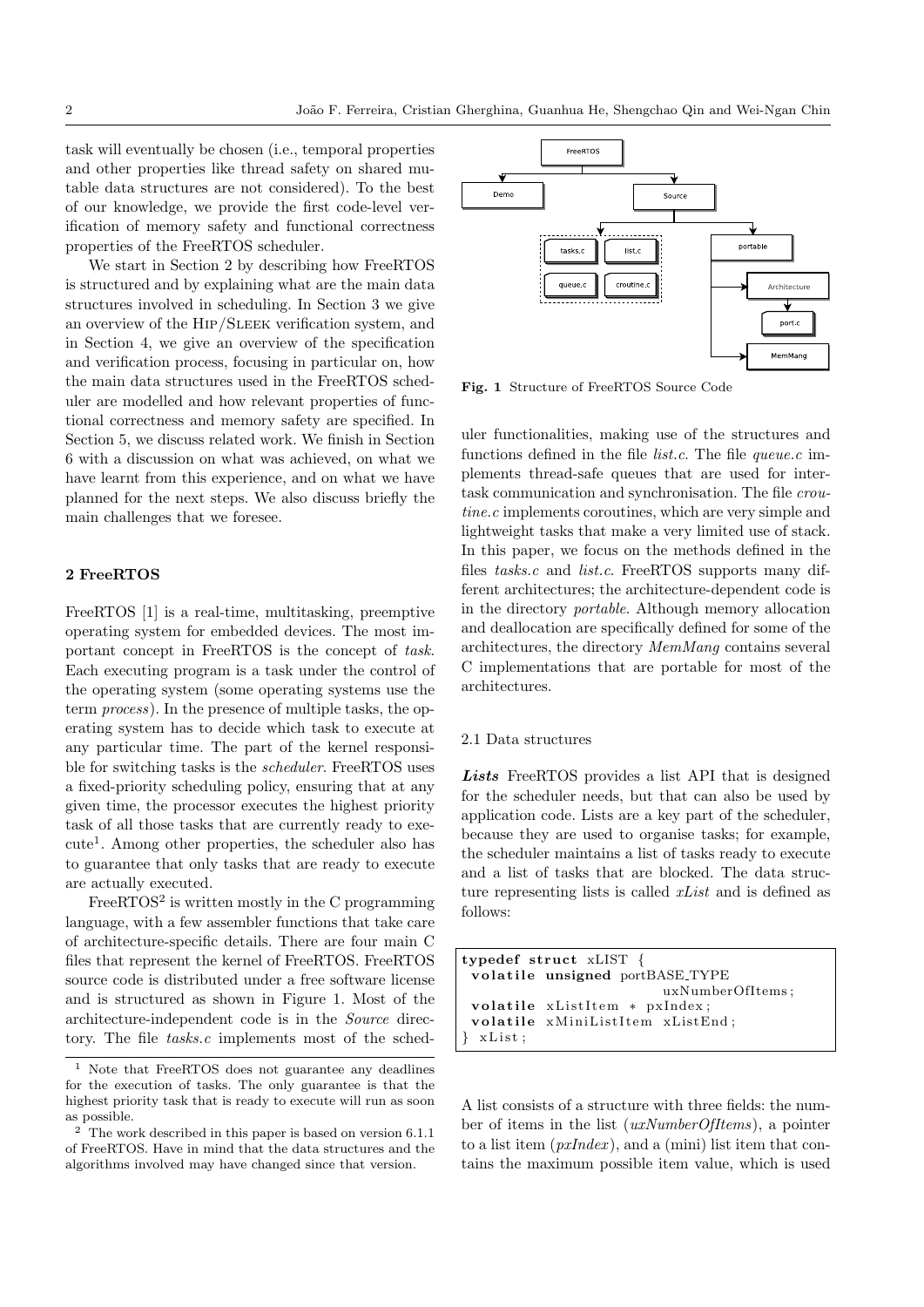as a marker  $(xListEnd)$ . The type portBASE\_TYPE is architecture dependent; in the context of this paper, it can be viewed as an unsigned integer. Note that lists only store pointers to structures of the type xListItem, whose definition is:

```
struct xLIST_ITEM {
 portTickType xItemValue ;
 volatile struct xLIST_ITEM * pxNext;
 volatile struct xLIST_ITEM * pxPrevious;
 void ∗ pvOwner ;
 void * pvContainer;
\cdottypedef struct xLIST_ITEM xListItem;
```
Each list item holds a value  $(xItemValue)$ , a pointer to the object (normally a task) that contains the list item (pvOwner), a pointer to the list in which the list item is placed  $(pvContentiner)$ , a pointer to the previous list item (pxPrevious), and a pointer to the next list item (pxNext). The existence of the pointers pxPrevious and pxNext suggests that lists are doubly-linked. As we will see later (Section 4), lists are indeed *cyclic* doublylinked lists. Note that the end marker, xListEnd, is a structure of the type  $xMinikistItem$ ; the only difference between this structure and the structure  $xListItem$  is the omission of the fields pvOwner and pvContainer.

The List API provides the following five public functions:

| void vListInitialise(xList *pxList);          |  |  |  |
|-----------------------------------------------|--|--|--|
| void vListInitialiseItem (xListItem *pxItem); |  |  |  |
| void vListInsert (xList *pxList,              |  |  |  |
| $xListItem *pxNewListItem);$                  |  |  |  |
| void vListInsertEnd(xList *pxList,            |  |  |  |
| xListItem *pxNewListItem);                    |  |  |  |
| void vListRemove(xListItem *pxItemToRemove);  |  |  |  |
|                                               |  |  |  |

The function *vListInitialise* initialises all the members of an xList structure. This function must be called before a list is used. After initialisation, the pointer  $pxIndex$  points to the field  $xListEnd$ , which is the only element of the list. Regarding the field  $xListEnd$ , its field xItemValue is set to the maximum possible value  $(portMAX$  DELAY) and its pointers pxNext and px-Previous are set to point to itself. As a result, the list can be seen as a doubly-linked list of size 1 (note, however, that the first field, uxNumberOfItems, contains the value 0, which is the number of elements different from the end marker). Figure 2 illustrates the state of a list immediately after initialisation. The three xList fields are laid out horizontally; the first holds the value of the

variable *uxNumberOfItems*, which is zero; the second holds the pointer  $pxIndex$ ; the third holds a structure of type xMiniListItem.



Fig. 2 xList structure after initialisation

The function vListInitialiseItem sets the container of the given item to NULL, guaranteeing that the item is not recorded as being on a list. The function  $vListIn$ sert inserts an item into a list in ascending item value order. Figure 3 illustrates how the list shown in Figure 2 would like if an xListItem A was inserted into it (we omit the pointer pxList for simplicity).

If an *xListItem* B with an item value greater than A's item value was to be inserted into the list shown in Figure 3, then it would be placed after A, as illustrated in Figure 4. Note how insertion guarantees that the doubly-linked list is cyclic.

The function *vListInsertEnd* inserts an item into a list at the position following the item pointed by  $pxIn$ dex. Its definition is shown in Figure 5.

Note how pxIndex is changed to point to the item that was just inserted. The relevance of *vListInsertEnd* will become apparent later, when we explain how the scheduler determines which task to run next. Suppose that we have the list shown in Figure 3 and we insert an  $xListItem$  B with an item value greater than A's item value using the function  $vListInsertEnd$ . Figure 6 illustrates the resulting list. Note how the pointer pxIndex is updated. The relevance of this function will become apparent later, when we explain how the scheduler determines which task to run.



Fig. 3 xList structure after insertion of the xListItem A



Fig. 4 xList structure after insertion of the xListItem B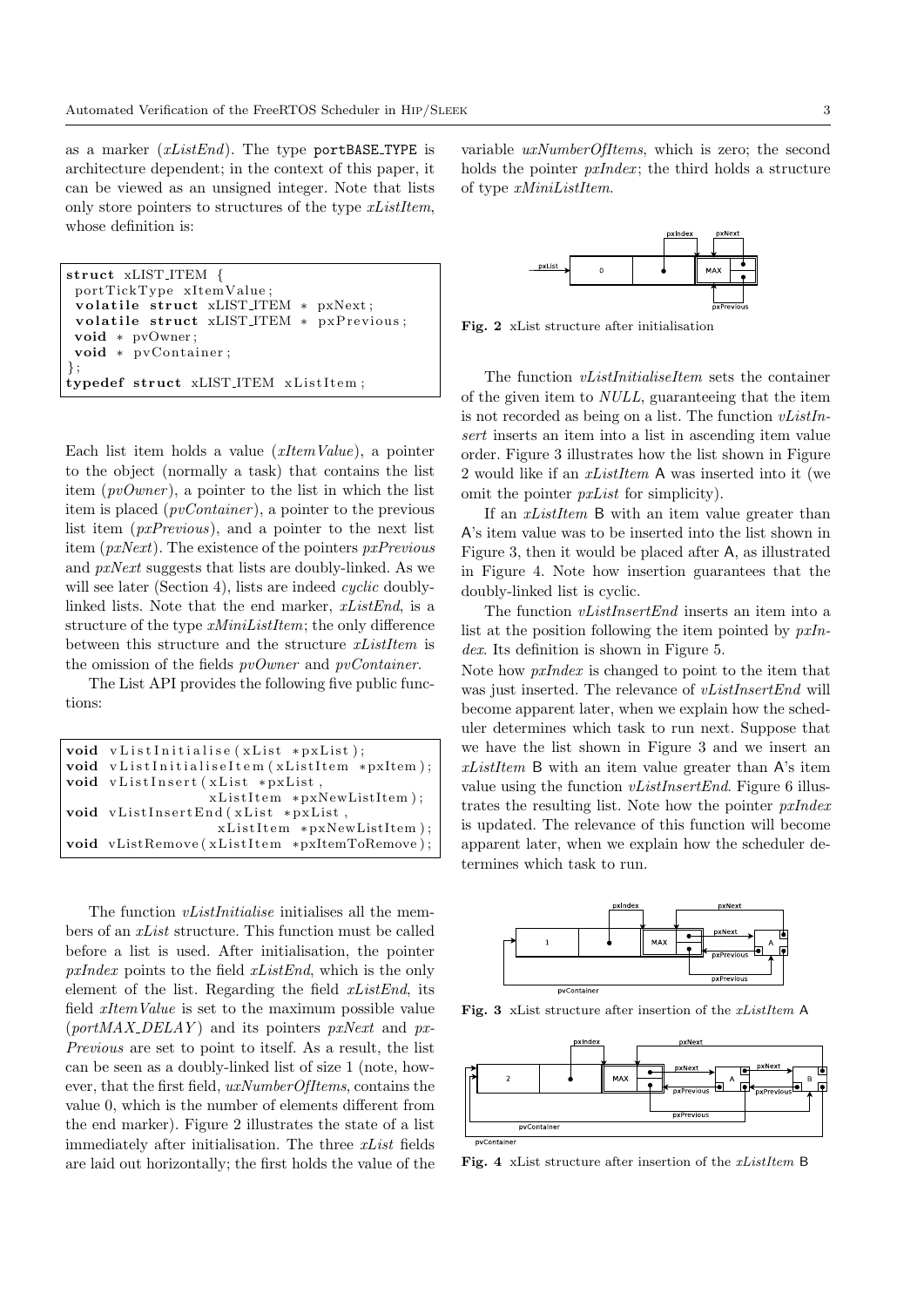

Fig. 5 Definition of the function vListInsertEnd

![](_page_4_Figure_3.jpeg)

Fig. 6 xList structure after insertion of the *xListItem* B (using vListInsertEnd)

Finally, the function *vListRemove* removes an item from a list, updating the pointer pxIndex if necessary. For example, if we remove the item B from the list shown in Figure 6, we get the list shown in Figure 3 (pxIndex is set to point to the previous item in the list).

Tasks In FreeRTOS, a task is represented by a task control block (TCB). TCBs are defined as shown in Figure 7<sup>3</sup> .

The first two fields of a TCB are related with the task's stack:  $pxTopOfStack$  points to the location of the last item placed on the task's stack, and pxStack points to the start of the stack.

Each TCB maintains two fields of the type xListItem: xGenericListItem is used to place the TCB in

| typedef struct tskTaskControlBlock                       |                                      |  |  |  |
|----------------------------------------------------------|--------------------------------------|--|--|--|
| volatile portSTACK_TYPE *pxTopOfStack;<br>portSTACK_TYPE | $*pxStack:$                          |  |  |  |
| xListItem<br>xListItem                                   | xGenericListItem;<br>xEventListItem; |  |  |  |
| unsigned portBASE_TYPE<br>tskTCB;                        | uxPriority;                          |  |  |  |
| typedef void * xTaskHandle;                              |                                      |  |  |  |

Fig. 7 Definition of task control blocks

![](_page_4_Figure_12.jpeg)

Fig. 8 Valid task state transitions (for more details, see [1])

ready and blocked lists, and *xEventListItem* is used to place the TCB in event lists. Finally, the field uxPriority represents the priority of the task, where 0 is the lowest priority.

FreeRTOS creates a special task—the *idle task* – when the scheduler starts (i.e., when the function named vTaskStartScheduler is called). The idle task only executes when there are no other tasks able to do so, and it is responsible for freeing memory for tasks that have been deleted.

Tasks can be in one of four states:

Running the task is currently using the processor;

- Ready the task is ready to execute, but not currently running because a different task of equal or higher priority is running;
- Blocked the task is waiting for an event. Blocked tasks are not available for scheduling;
- Suspended the task is not available for scheduling. Tasks will only enter or exit the suspended state when explicitly commanded to do so.

For completeness, we show in Figure 8 the valid task state transitions.

Rather than associating with each task a flag expressing representing its state (e.g., a "Running" flag), the scheduler maintains several global lists that agglomerate tasks that are in the same state.

<sup>3</sup> To simplify the presentation, we do not include fields specific to architectures that have a Memory Protection Unit (MPU), nor fields related with debugging. Also, the order of the fields has been rearranged.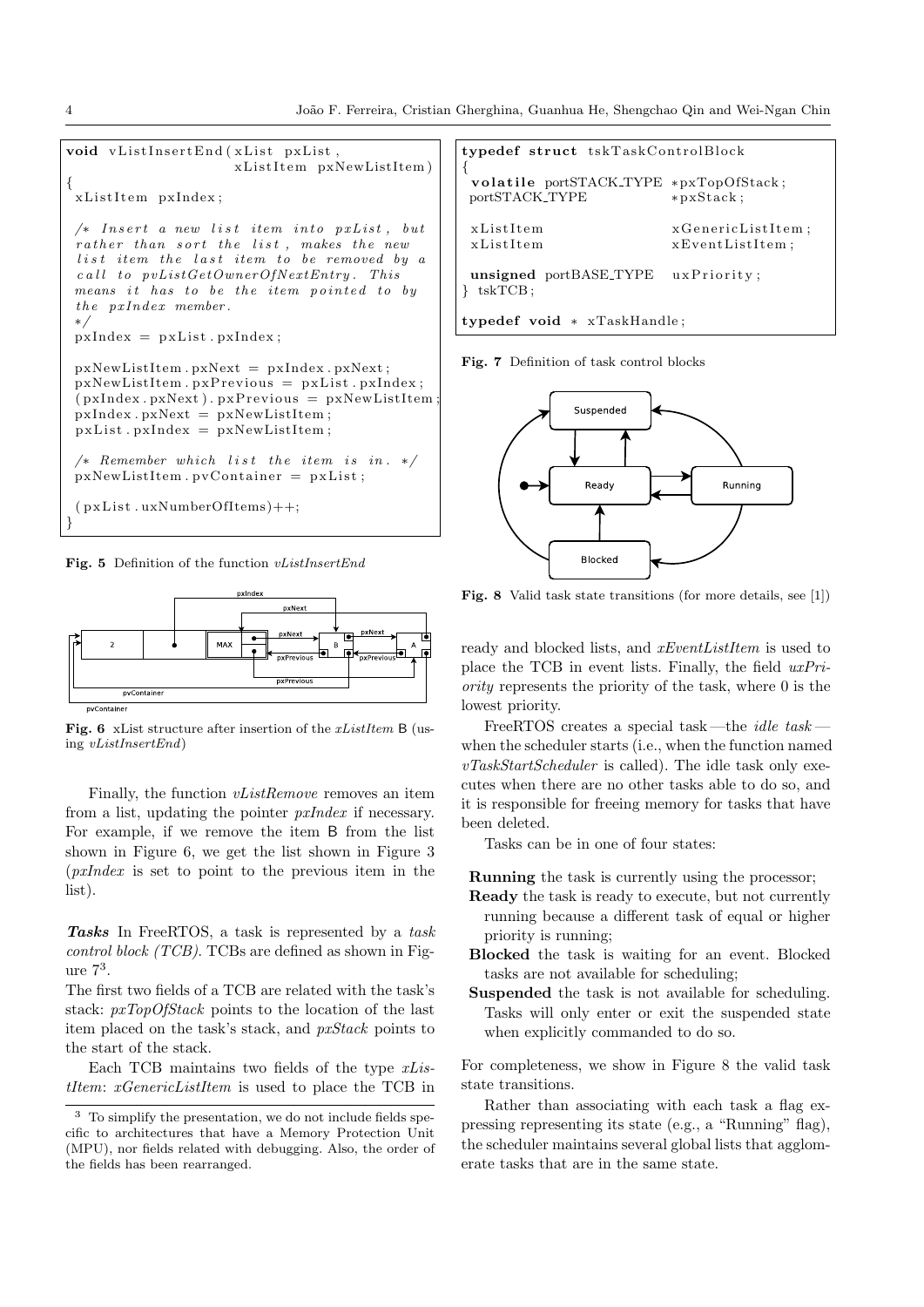# 2.2 Scheduling

The scheduler starts when the function  $vTaskStartSched$ uler is called. The kernel can suspend and later resume a task many times during the task's lifetime. Because tasks are unaware of when they are suspended or resumed by the kernel, the scheduler has to guarantee that upon resumption a task has a context identical to that immediately prior to its suspension. The process of saving the context of a task being suspended and restoring the context of a task being resumed is called context switching. The context of a task is saved in its own stack.

The scheduler maintains several global variables that assist in the scheduling process. For example, the scheduler keeps track of the highest priority of which there are tasks ready to execute (uxTopReadyPriority). It also uses a pointer to the TCB that is currently running  $(pxCurrentTCB)$  and it maintains an array of lists, called pxReadyTasksLists, that contains lists of tasks ready to execute. Each list is associated to a different priority and the array is sorted in ascending order of priority; in other words,  $pxReadyTask_{sLists}[k]$  is the list of tasks with priority k that are ready to run. To determine what is the next task to execute, the scheduler selects the highest k such that  $pxReadyTask_{sLists}[k]$ is non-empty<sup>4</sup> , and then uses a round-robin strategy. The next code listing shows how these  $pxCurrentTCB$ and pxReadyTasksLists are defined. The variable config-MAX PRIORITIES represents the maximum number of priorities that can be used.

```
static volatile unsigned portBASE_TYPE
                          uxTopReadyPriority ;
tskTCB * volatile pxCurrentTCB = NULL;static xList pxReadyTasksLists [
                       configMAX PRIORITIES ] ;
```
We now explain the dynamics of the FreeRTOS scheduler using a simple example. To simplify the presentation, we assume that we only have one list of tasks that are ready to execute (of priority  $tskIDLE\_PRIORITY$ ); also, we assume that the list has been initialized and is in the state shown in Figure 2.

Adding new tasks Suppose that two tasks, A and B, are created. The function that creates the tasks also adds them to the list of tasks ready to execute, using a function called prvAddTaskToReadyQueue. This function uses *vListInsertEnd* to add the tasks and, if necessary, it updates the variable  $uxTopReadyPriority$ . Hence, the state shown in Figure 2 is changed to the state shown in Figure 9. Because task B is the last task to be inserted, pxIndex points to task B's TCB. Note how the two TCBs are part of a doubly-linked list through the field xGenericListItem. Tasks are added to the list of tasks ready to execute when they are newly created or when they become unblocked.

![](_page_5_Figure_9.jpeg)

Fig. 9 pxReadyTasksLists[tskIDLE PRIORITY] after the creation of tasks A and B

**Picking the next task** Each time a clock tick is generated, FreeRTOS saves the context of the task that is currently running and executes the function  $vTaskSwitch$ -Context. This function selects the highest priority list that contains at least one task ready to execute. Once the list is identified, the task that follows the pointer pxIndex is chosen to run. The function responsible for that is  $listGET\_OWNER\_OF\_NEXT\_ENTRY^5$ , which is shown in Figure 10.

Before, we mentioned that the function vListInsertEnd was relevant to the way in which the scheduler determines which task to run at a particular time. Indeed, given that the scheduler uses the macro named list-GET\_OWNER\_OF\_NEXT\_ENTRY to determine which task to execute next, an invariant of the scheduling process is:

For each list of ready tasks with the same priority, the TCB pointed by pxIndex will be the last one to execute.

Here we use the term *non-empty* to qualify a list that has at least one TCB; that is, we do not consider xListEnd as a list item.

 $^5\,$  In fact,  $listGET\_OWNER\_OF\_NEXT\_ENTRY$  is defined as a C macro, but we define it here as a function. Also, we use Hip's notation so that the reader can see an example of a Hip program. Note that we use a dot for accessing fields, rather than C's arrow notation  $\rightarrow$ . We also use the keyword ref to express that the value of pxTCB is returned by reference.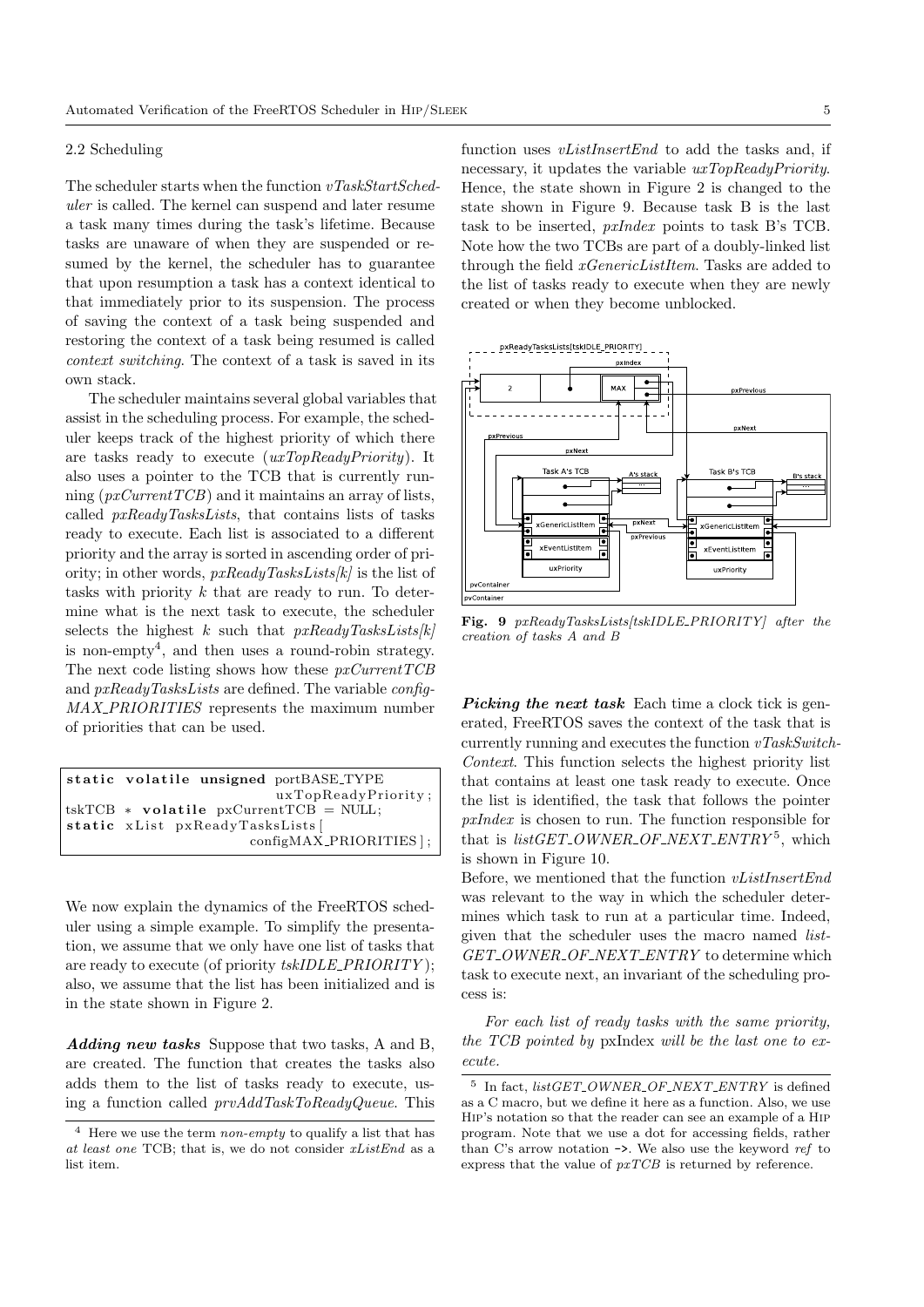```
void listGET OWNER OF NEXT ENTRY
           (r e f t s k TCB p x TCB, x List p x List){
xList pxConstList = pxList;
 /* Increment the index to the next item and
    return the item, ensuring we don't
    return the marker used at the end of
    the list.
 ∗/
pxConstList.pyxIndex =(pxConstList.pyxIndex) . p xNext;if (pxConstList.pyxIndex=pxConstList.xListEnd)
 {
  pxConstList.pyxIndex =(pxConstList.pyxIndex) . p xNext;}
pxTCB = (pxConstList.pyxIndex) . pyOwner;}
```
Fig. 10  $listGET\_OWNER\_OF\_NEXT\_ENTRY$  is used to switch executing tasks

(This is a consequence of using a cyclic-doubly linked list.) Since the function vListInsertEnd sets pxIndex to point to the newly inserted TCB, this will be the last one to execute.

Going back to the example illustrated in Figure 9, we can see that the scheduler would choose task A to run, since it follows the task pointed by pxIndex. Moreover, the macro *listGET\_OWNER\_OF\_NEXT\_ENTRY* would change pxIndex to point to task A. So, if no tasks are added nor removed from the list before the next execution of  $listGET\_OWNER\_OF\_NEXT\_ENTRY$ , the next task to run will be task B.

Removing tasks In case a task blocks or is destroyed, function vListRemove is used to remove the task from the list of tasks that are ready to execute.

# 3 The Hip/Sleek Verification System

The HIP/SLEEK verification system developed by Chin et al. [8, 23] is aimed at automatic verification of memory safety and functional correctness of heap-manipulating programs. The front-end of the system is the Hoarestyle forward verifier Hip, which takes user-defined predicates, program code, and program specifications (loop invariants, method pre/post) as input, and invokes a set of forward reasoning rules to symbolically execute the program (starting from the initial abstract state specified by the precondition). The backend entailment prover Sleek is used to automatically prove formulae entailment (proof obligations generated by Hip during

![](_page_6_Figure_8.jpeg)

Fig. 11 Overview of HIP/SLEEK

its forward verification). Key scenarios where SLEEK is invoked include (1) systematically check that the precondition is satisfied at each call site, and (2) the postcondition is successfully verified for each method definition against the given precondition. Proof obligations related with the numeric domain are discharged to external automatic provers (e.g. MONA [16]).

The overall structure of HIP/SLEEK is shown in Figure 11. In what follows, we shall illustrate user-defined shape predicates via examples, and briefly introduce the Hip verifier and the Sleek prover. The advanced feature about lemmas is delayed to a later section.

#### 3.1 User-defined predicates

For better flexibility and expressivity, HIP/SLEEK allows users to define inductive shape predicates to leverage both shape and pure properties and to capture their desired level of program correctness (to be verified). For example, with a singly-linked list structure defined as

```
data node \{ int val; node next; \}
```
a user interested in pointer-safety may define a list shape predicate (as in  $[7, 11]$ ):

$$
\begin{aligned} \texttt{list}(\texttt{root}) &\equiv (\texttt{root=null}) \vee \\ & (\exists \texttt{i}, \texttt{q} \cdot \texttt{root} \mapsto \texttt{node}(\texttt{i}, \texttt{q}) * \texttt{list}(\texttt{q})) \end{aligned}
$$

Note that in the inductive case, the separation conjunction ∗ (for more information about separation logic, see [29]) ensures that two heap portions (the head node and the tail list) are domain-disjoint. The parameter root for the predicate is the root pointer referring to the data structure.

Hip/Sleek allows the use of numerical information in shape predicates. This means that if the user is interested in tracking also the length of a list to analyse quantitative measures, the following shape predicate can be defined

$$
11(root, n) \equiv (root = null \land n = 0) \lor (root \rightarrow node(., q) * 11(q, m) \land n = m + 1)
$$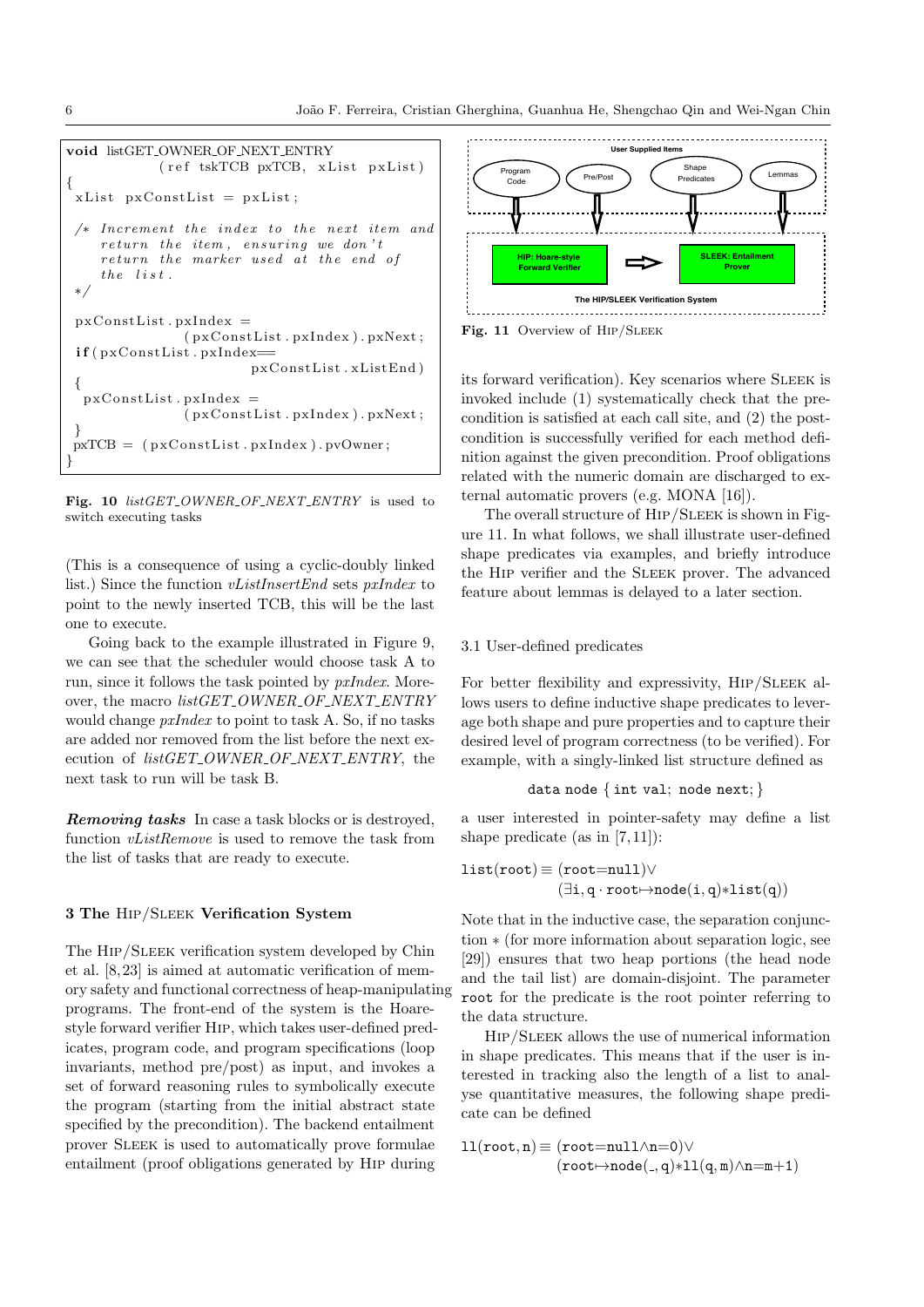Note that unbound variables, such as q and m, are implicitly existentially quantified, and  $\overline{\ }$  is used to denote an existentially quantified anonymous variable. This predicate may be changed to capture information about the content of lists, to support a higher level of correctness with a multi-set (bag) property:

$$
\begin{matrix}11B(root,S) \!\!\equiv\! (root\!\!=\!\!null\wedge\!S\!\!=\!\!\emptyset) \vee\\ (root\!\mapsto\!node(v,q)\!\ast\!11B(q,S_1)\wedge\!S\!\!=\!\{v\}\!\sqcup\!S_1)\end{matrix}
$$

The length of the list is implicitly captured by the cardinality  $|S|$ . The operator  $\sqcup$  denotes bag union. A further strengthening can capture also the sortedness property:

$$
\begin{matrix} \texttt{sllB}(\texttt{root},\texttt{S})\texttt{\equiv}(\texttt{root=null}\land\texttt{S=0}) \lor \\ (\texttt{root}\texttt{\mapsto} \texttt{node}(\texttt{v},\texttt{q})\texttt{*} \texttt{sllB}(\texttt{q},\texttt{S}_1) \land \\ \texttt{S}\texttt{\equiv}\{\texttt{v}\} \sqcup \texttt{S}_1 \land (\forall \texttt{x}\texttt{\in}\texttt{S}_1 \cdot \texttt{v}\texttt{\leq} \texttt{x}))\end{matrix}
$$

Therefore, users can provide predicate definitions with respect to various correctness levels and program properties, which can be as simple as normal lists or as complicated as AVL trees, depending on their requirements. These predicates are non-trivial to be defined but can be reused multiple times for specifications of different methods. Hence, efforts involved in such predicate design are often significantly amortised.

User-defined shape predicates can be used to specify program specifications such as loop invariants and method specifications. For instance, in Figure 12, the predicates llB and sllB are used to specify the methods insert\_sort and insert (Line 3, 4, 12, 13):

```
1 data node { int val; node next; }
 2 node insert_sort(node x)
 3 requires 11B(x, S) \wedge |S| > 14 ensures sllB(res, T) \land T=S<br>5 { if (x next == null) return
   { if (x.next == null) return x;
 6 else { node s = x.next;
 7 node r = insert_sort(s);
 8 return insert(r, x);
 9 }
10 }
11 node insert(node r, node x) {
12 requires sllB(r, S)*x \mapsto node(v, )13 ensures sllB(res, T) \land T=S\sqcup{v}
14 if (r == null) {
15 x.next = null; return x;<br>16 } else if (x.val \le r.val)} else if (x.val \leq r.val) {
17 x.next = r; return x;
18 } else {
        r.next = insert(r.next, x);20 return r;
21 }
22 }
```
Fig. 12 The insertion sort program for lists.

```
spred ::= c\langle v^* \rangle \equiv \Phi inv \pimspec ::= \text{requires } \Phi_{pr}; \text{ ensures } \Phi_{po}<br>
\Phi ::= \sqrt{(\exists v^* \cdot \kappa \wedge \pi)^*}\Phi ::= \bigvee (\exists v^* \cdot \kappa \wedge \pi)^*π ::= γΛφ
\gamma ::= v_1=v_2 \mid v=null \mid v_1\neq v_2 \mid v\neqnull \mid \gamma_1 \wedge \gamma_2\kappa ::= emp | v::c\langle v^*\rangle \mid \kappa_1 * \kappa_2\Delta ::= \Phi \mid \Delta_1 \vee \Delta_2 \mid \Delta \wedge \pi \mid \Delta_1 * \Delta_2 \mid \exists v \cdot \Delta\phi ::= \varphi | b | a | \phi_1 \wedge \phi_2 | \phi_1 \vee \phi_2 | \neg \phi | \exists v \cdot \phi | \forall v \cdot \phia :=s_1=s_2 \mid s_1 \leq s_2<br>b := \text{true} \mid \text{false}::=true | false | v | b_1 = b_2s ::= k^{\text{int}} |v| k^{\text{int}} \times s |s_1 + s_2| - s |max(s_1, s_2)| min(s_1,s_2) | |B|\varphi ::= v \in B \mid B_1 = B_2 \mid B_1 \sqsubset B_2 \mid \forall v \in B \cdot \phi \mid \exists v \in B \cdot \phiB ::= B<sub>1</sub>\BoxB<sub>2</sub> | B<sub>1</sub>\BoxB<sub>2</sub> | B<sub>1</sub>\BoxB<sub>2</sub> | {} | {v}
```
Fig. 13 The specification language

For completeness, we include the grammar that defines the syntax of inductive shape predicates (spred) in Figure 13.

# 3.2 The Hip System

Hip is a separation logic based automated verification system for a C-like imperative language, able to modularly verify heap-manipulating programs. The system can handle programs with complex data structures. It accepts abstract descriptions for such structures in the form of inductive predicates shown in the previous subsection.

The grammar of the C-like imperative language supported by Hip is shown in Figure 14. A program comprises a list of type declarations  $(tdecl^*)$  and a list of method declarations (meth<sup>∗</sup> ). We use the superscript ∗ to denote a list of items; for example v <sup>∗</sup> denotes a list of variables,  $v_1, \ldots, v_n$ . With regard to the terminal symbols, c denotes the name of a user-defined data type,  $v, v_1, v_2$  stand for variable names, mn represents a method name,  $k$  is a numeric constant, and  $f$  denotes a field name. The language supports data type declaration via datat, and shape predicate definition via spred.

Given annotations for each method/loop with one or more pre/post conditions, the Hip verifier constructs a set of obligations in the form of implication checks (entailments) between pairs of formulae which are then sent to the backend SLEEK prover to be discharged. Note that method specifications are denoted as mspec in Figure 13. The formulae  $\Phi_{pr}$  and  $\Phi_{po}$  in the method specification "requires  $\Phi_{pr}$ ; ensures  $\Phi_{po}$ " denote the precondition and postcondition of the method, respectively. The specification language allows rich specifications that contain both heap constraints expressed as separation logic formulae and several different logic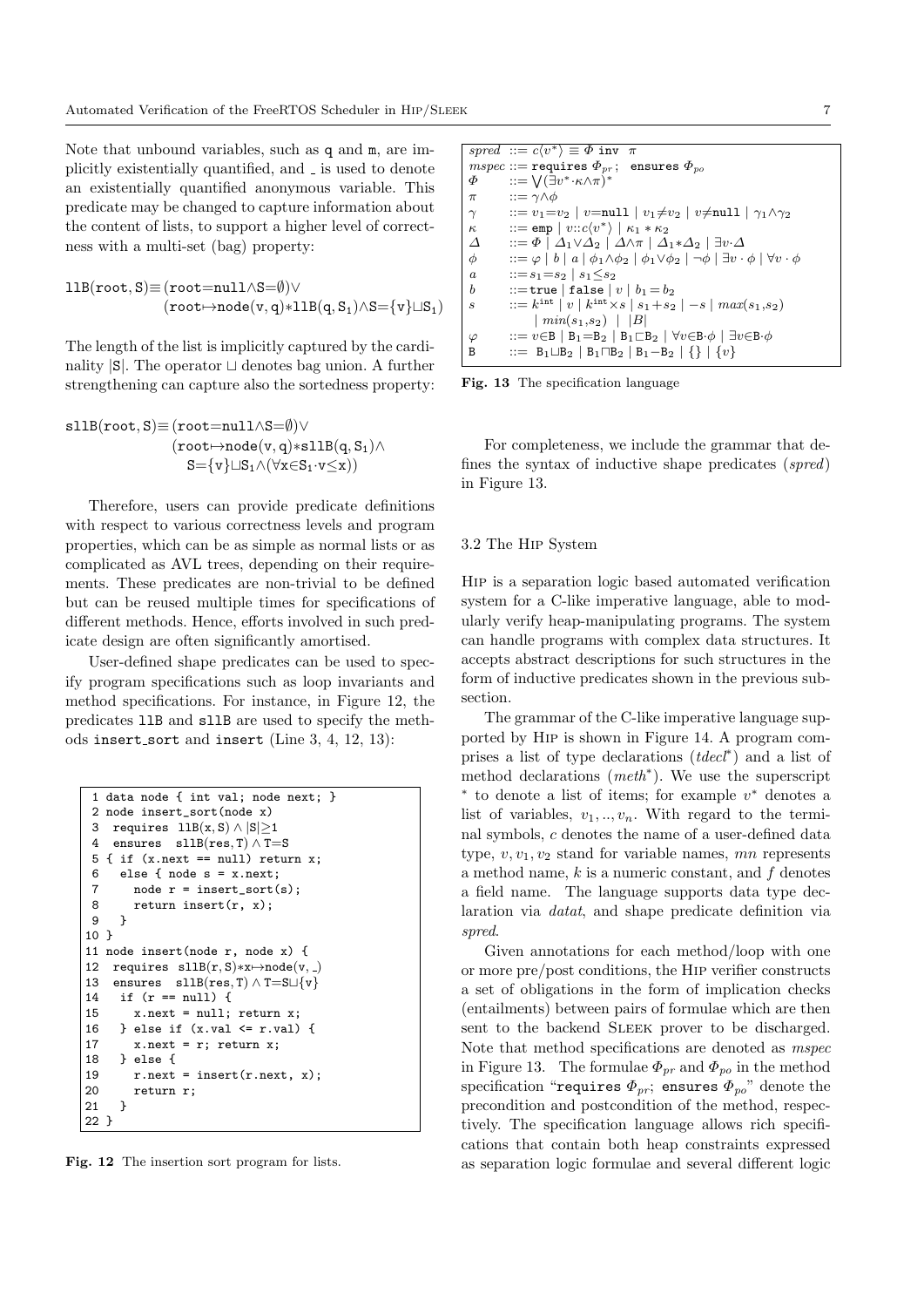| $P$ ::= tdecl <sup>*</sup> meth <sup>*</sup>                                 |
|------------------------------------------------------------------------------|
| $tdecl ::= datat   spread$                                                   |
| datat ::= data $c \{ \text{field* } \}$                                      |
| field $ ::= type v$                                                          |
| type $:= c \mid \tau$                                                        |
| $\tau$ := int   bool   float   void                                          |
| meth ::= type mn ((ref type v)*, (type v)*) where mspec $\{e\}$              |
| e ::= null   $k^{\tau}$   $v$   $v.f$   $v:=e$   $v_1.f:=v_2$   new $c(v^*)$ |
| $ e_1; e_2 $ type v; $e  mn(v^*) $ if $(v) e_1$ else $e_2$                   |

Fig. 14 The core imperative language supported by Hip

fragments like Presburger arithmetic, bags, and lists for the pure constraints. By making use of set/bag solvers, the user can also encode reachability conditions as a set/bag of values that can be collected from some given data structure. Such conditions are then automatically discharged by Hip.

The forward verification process conducted by Hip is essentially a symbolic execution process. Given a Hoarestyle triple  $\{\Delta_1\}e\{\Delta_2\}$ , the HIP verifier starts from the abstract pre-state  $\Delta_1$ , symbolically executes the program code ${\tt e}$  to generate an abstract post-state  $\Delta'$  and invokes SLEEK to automatically prove that  $\Delta'$  entails  $\Delta_2$ . During the symbolic execution, the SLEEK prover may be invoked many times to discharge generated proof obligations. The Hip verifier conducts verification in a modular way, i.e. it verifies each method once against its specifications. Methods in a program are verified in a (bottom-up) order according to the program's calldependency graph, starting from the methods in the leaves of the graph. For each method, the verification starts from its precondition, computes a post-state by symbolically executing the method body, and then proves the generated state entails the expected postcondition. Once a method is verified against its specifications, when the method is invoked, the verifier only needs to check that the abstract state at the call site establishes the precondition. If it does, it can assume the postcondition at the end of the method call. A more detailed introduction to the verification process via Hip can be found at Chin et. al [8].

#### 3.3 The Sleek Prover

The HIP verifier relies on the SLEEK prover in order to discharge verification conditions. Sleek is a fully automatic prover for separation logic with frame inferring capability. It takes two heap states as input (say  $\Delta_A$  and  $\Delta_C$ ) represented by separation formulae, and checks if one formula ∆<sup>A</sup> (the antecedent) entails the other  $\Delta_C$  (the consequent):  $\Delta_A \vdash \Delta_C * \Delta_R$ . The antecedent may cover more heap states than the consequent, so

a residual heap state  $(\Delta_R)$  which represents the frame condition can be returned by the prover. This residual heap state will include the pure state of the antecedent. Sleek also supports instantiation of logical variables that appear during the entailment as existential variables in the consequent. As part of the implication check, Sleek discharges the heap obligations (the obligations pertaining to the shape of data structures) and translates the remaining pure obligations to pure constraints that can be discharged by other off-the-shelf theorem provers. The list of possible pure provers includes Omega , MONA , CVC Lite, Z3, and Isabelle.

Apart from handling disjunctions and existential quantifiers and dealing with the case when the consequent formula has an empty heap part, there are three key steps that may take place in a Sleek proof, namely, (1) matching up heap nodes/predicates from the antecedent and the consequent, (2) unfolding a shape predicate in the antecedent, and (3) folding against a shape predicate in the consequent.

As an example, the matching step takes place in the following entailment proof:

$$
\exists 1(x,n) \land n>1 \ \vdash \ \exists m \cdot 11(x,m) \land m>0
$$

leading to the pure entailment

 $n>1$   $\vdash$   $n>0$ 

The matching step also takes place in the following slightly different entailment proof:

$$
\texttt{ll}(x,n) \land n > 1 \ \vdash \ \texttt{ll}(x,m) \land m > 0
$$

leading to the pure entailment

 $n = m \wedge n > 1$   $\vdash$  n>0

Note that the underlined part denotes an implicit instantiation of the free variable m.

As an example of the unfolding step, let us look at the following entailment check:

$$
\verb"ll"(x,n) \wedge n>1 \;\vdash\; \exists r,m\cdot x \mapsto node(\_,r)*l1(r,m) \wedge m>0
$$

An unfolding to the ll predicate in the antecedent leads to

$$
\begin{array}{l} \exists q\cdot x\!\!\mapsto\!\!{\texttt{node}}(\_,q)\!\!*\!\!11(q,n\!-\!1)\wedge n\!\!>\!\!1 \\ \vdash \ \exists r,m\cdot x\!\!\mapsto\!\!{\texttt{node}}(\_,r)\!\!*\!\!11(r,m)\wedge m\!\!>\!\!0 \end{array}
$$

This can then be handled by two matching steps.

The folding process is more involved and can take place in two different scenarios: (1) the base case and (2) the recursive case. An example for the base case is as follows:

$$
y = null + 11(y, m) \wedge m = 0
$$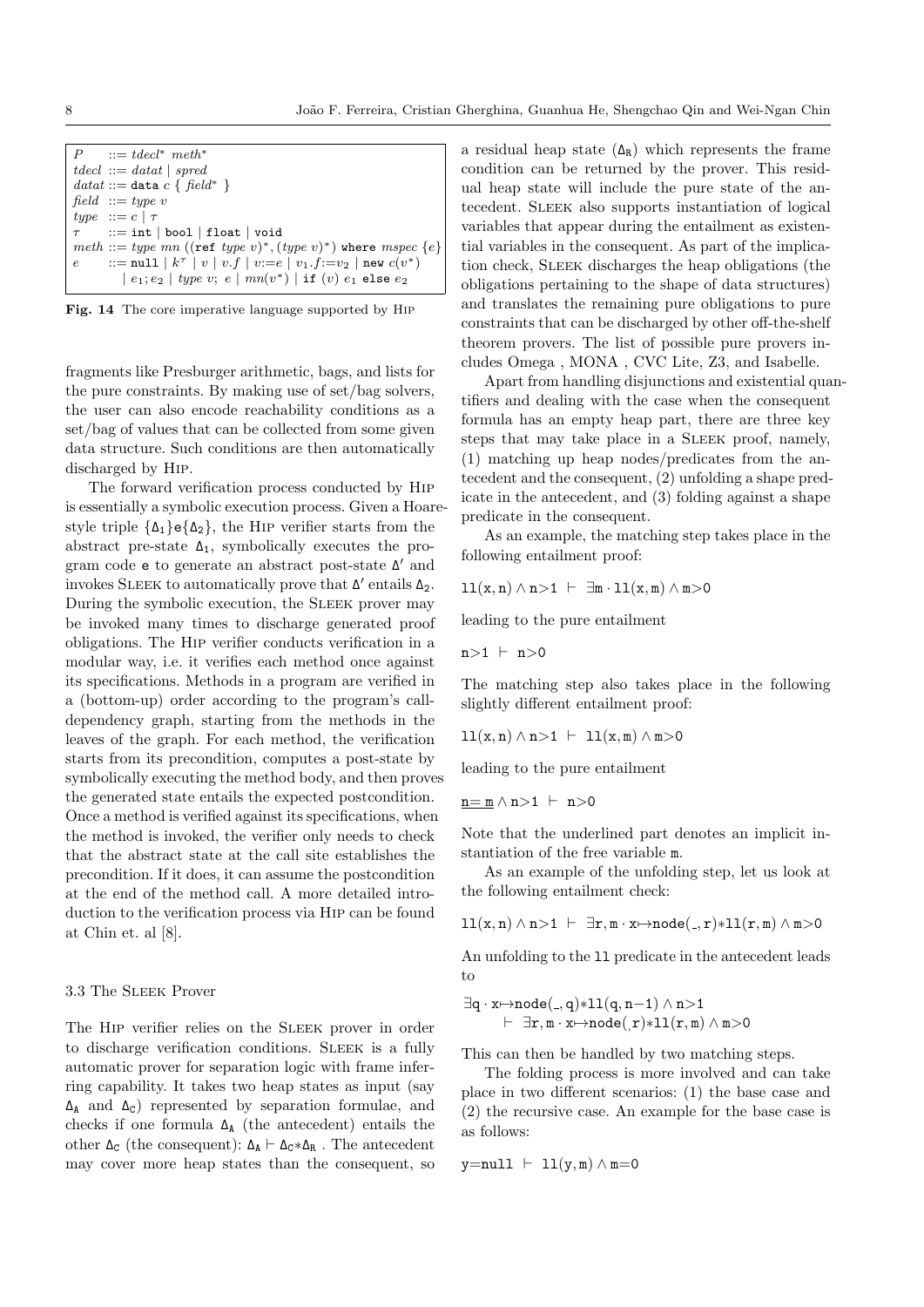The folding process will try to prove a (different) recursive entailment:

$$
\text{y=null} \ \vdash \ \text{y=null} \land \texttt{m=0} \\ \lor \ \text{y\mapsto node(.,r)} \text{*ll}(r,\texttt{m-1})
$$

where in this new entailment, the consequent is the definition of  $11(y, m)$ . Once the new entailment is discharged, the result is returned and the original entailment becomes

$$
\texttt{y=null} \land \underline{\texttt{m=0}} \ \vdash \ \texttt{m=0}
$$

Note that the underlined part denotes the result returned from the folding process.

An example for the recursive folding process is as follows:

$$
\texttt{x} \mapsto \texttt{node}(\texttt{-}, \texttt{r}) \land \texttt{r} = \texttt{null} \ \vdash \ \texttt{ll}(\texttt{x}, \texttt{n}) \land \texttt{n} > \texttt{0}
$$

The folding process invokes the following recursive entailment:

$$
\begin{aligned} x \mapsto \text{node}(\_,r) \land r = \text{null} \; &\vdash \\ x = \text{null} \land n = 0 \\ &\lor \exists q,k \cdot x \mapsto \text{node}(\_,q) * \text{ll}(q,k) \land k = n-1 \end{aligned}
$$

where the consequent of this new entailment is the definition of  $\mathbf{11}(\mathbf{x}, \mathbf{n})$ . This recursive entailment is discharged by a matching process followed by a base case folding. When it returns, the original entailment becomes

```
r=null \landn−1=0 \;\vdash\;n>0
```
Same as the above, the underlined part denotes the result obtained from the folding process.

Formal details about the Sleek entailment proving process can be found at [8]. In the next section, we present our experience of applying HIP/SLEEK to specify and verify the FreeRTOS scheduler.

#### 4 Specification and Verification

The verification of a scheduler involves many different types of properties. In this paper, we focus on memory safety and functional correctness properties. More specifically, some important properties that we verify are:

- When tasks become ready to execute (newly created tasks, or recently unblocked tasks), the scheduler adds the tasks into the correct position of the "ready-tasks list";
- When switching context, the scheduler picks the right task to execute, i.e., the highest priority task that is ready to execute;
- When tasks are blocked or removed, the scheduler does not pick them to run;
- Memory safety: when the scheduler manipulates the data structures involved in scheduling, their shapes are maintained and there are no dereferencing of null pointers<sup>6</sup>.

One of the main goals of this work is to investigate how we can automatically verify memory safety and functional correctness properties of a scheduler in a combined separation and numerical domain. We also want to test the suitability of the prototype HIP/SLEEK to verify code that is used in production. As a result, our main challenge is to model the data structures involved in the scheduling process and annotate FreeRTOS code with expressive specifications.

#### 4.1 On user-defined predicates

As mentioned in the previous section, one advantage of Hip/Sleek is the ability to define the shapes of data structures by separation logic combined with numerical (e.g. size) and bag (e.g. multi-set of values) information. Therefore, the specification language is expressive and powerful to capture not only memory safety properties, but also functional correctness properties.

For example, the shape of the lists used by the FreeRTOS scheduler can be captured by the shape predicate XLIST shown below.

 $XLIST(p) \equiv p \rightarrow xList( , i, i) * DLS(i, q, i, q)$  $\vee$  p $\mapsto$ xList(., i, e) \* DLS(e, e1, i, f1) ∗ DLS(i, f1, e, e1)

Capitalised words refer to shape predicates and xList is a *data node*. So,  $XLIST(p)$  means that p is a pointer to a structure of the shape XLIST and a data node of the shape  $xList($ , i, e) represents an element of the datatype xList shown in Section 2. The first field corresponds to the variable  $uxNumberOfItems$  and is left anonymously defined (.), since its value is not needed to define the shape of the structure. The other two fields, i and  $e$ , correspond to the fields  $pxIndex$  and  $xLis$ tEnd, respectively. It is important to note that we are treating the end marker as a normal xListItem, so that we can avoid explicit casts (these are not supported by Hip/Sleek) 7 . The predicate XLIST is divided in

It is important to note that in this work we do not verify if TCBs' stack and code pointers are valid. Invalid TCBs can affect context switching, but here we focus on ensuring that the scheduler makes the right choices.

<sup>&</sup>lt;sup>7</sup> By treating the field  $xListEnd$  as a normal  $xListItem$ , our model adds two extra fields to the end marker: pvContainer and *pvOwner*. However, since these fields are never accessed for the end marker, this simplification is safe.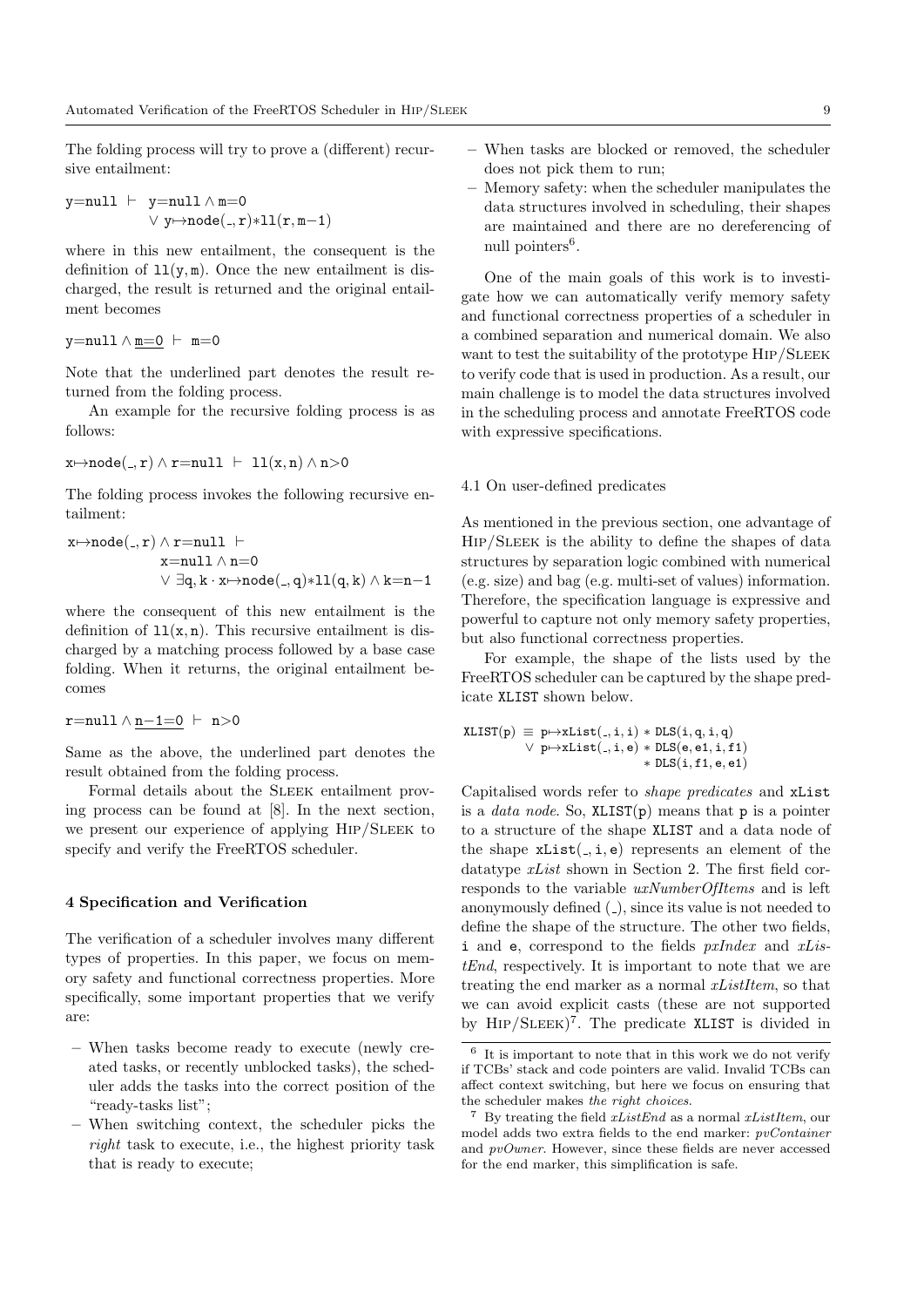two cases and depends on the predicate DLS, which captures the shape of doubly-linked list segments. The first disjunct captures the case where pxIndex and xListEnd point to the same entry (which is a doubly-linked list segment identified by  $i$ ); the second disjunct captures the case where they point to different segments. Recall that the star (∗) operator represents separating conjunction and ensures that its arguments reside in disjoint heaps (for more information about separation logic, see [29]). In both cases, the arguments that are passed to the DLS predicate ensure that the items are indeed in cyclic doubly-linked lists. To help understand how the cyclic structure is formed, we refer the reader to Figure 15, where a graphical representation of these cyclic doubly-linked list segments is shown. Figure 15(a) refers to the first conjunct in the definition of the predicate XLIST, where only one segment is used (we name it s in the figure). Figure 15(b) refers to the second conjunct in the definition of the predicate XLIST, where two segments, named  $s1$  and  $s2$ , are used: one referenced by pxIndex (variable i) and the other one referenced by  $xListEnd$  (variable e). The dashed lines indicate how the circular structures are achieved.

![](_page_10_Figure_2.jpeg)

Fig. 15 Graphical representation of doubly-linked list seg-

The definition of the shape predicate DLS is:

```
\text{DLS}(p, pv, ob, ib) \equivp \mapsto xListItem(., pv, ob, -, .) \wedge ib=p\lor p\mapstoxListItem(., pv, t, ., ) * DLS(t, p, ob, ib)
```
ments used in the definition of XLIST

In the definition of DLS, p is a pointer to the first element of the segment, pv is a pointer to the element preceding the segment, ob is a pointer to the element following the segment, and ib is a pointer to the last element of the segment. So, to express a cyclic doublylinked list, we have to set  $p=ob$  and  $pv=ib$ . Using the same graphic notation as in Figure 15, we would represent a circular doubly-linked list segment as shown in Figure 16.

![](_page_10_Figure_8.jpeg)

Fig. 16 Graphical representation of  $DIS(p, pv, ob, ib)$ .

These predicates can be directly used in HIP/SLEEK specifications to express, for example, that the result of a given function is a list of the shape XLIST, thus guaranteeing that the items are arranged as a cyclic doubly-linked list. However, since Hip/Sleek supports the combination of shape information with numerical information, we can be more expressive. We can, for example, extend the shape predicates shown above with a natural number  $n$  representing the length of the list and with a bag  $B$  containing all the references to items in the list that are different from the end marker.

$$
\begin{aligned} &\texttt{XLIST}(p,n,B)\equiv\\ &p\!\mapsto\!\texttt{xList}(n,i,i)*\texttt{DLS}(i,q,i,q,n\!+\!1,B1)\\ &\land B = \texttt{diff}(B1,\{i\})\\ &\lor p\!\mapsto\!\texttt{xList}(n,i,e)*\texttt{DLS}(e,e1,i,f1,m1,B1)\\ &\quad *\!\texttt{DLS}(i,f1,e,e1,m2,B2) \land n\!=\!m1\!+\!m2\!-\!1\\ &\land B = \texttt{diff}(\texttt{union}(B1,B2),\{e\})\\ &\texttt{DLS}(p,pv,o,b,ib,n,B)\equiv \end{aligned}
$$

 $p \mapsto xListItem($ ,  $pv, ob,$ ,  $) \wedge ib=p \wedge n=1 \wedge B=\{p\}$  $\lor$  p $\mapsto$ xListItem(-, pv, t, -, -) \* DLS(t, p, ob, ib, n-1, B1)  $\land$  B = union(B1, {p})

The highlighted parts show the new numerical information. Note how in the definition of XLIST, the bag B is defined to exclude the end marker.

When FreeRTOS is compiled, the user has to define statically how many priorities the scheduler will support (by defining the variable  $\text{configMAX\_PRIORITIES}$ ). To simplify the verification process, we assume that we have exactly two different priorities. Also, because the version of HIP/SLEEK that we have used only has experimental support for arrays, we encapsulate the lists of tasks that are ready to execute in a user-defined data node:

data readyTskLists { xList l0; xList l1;}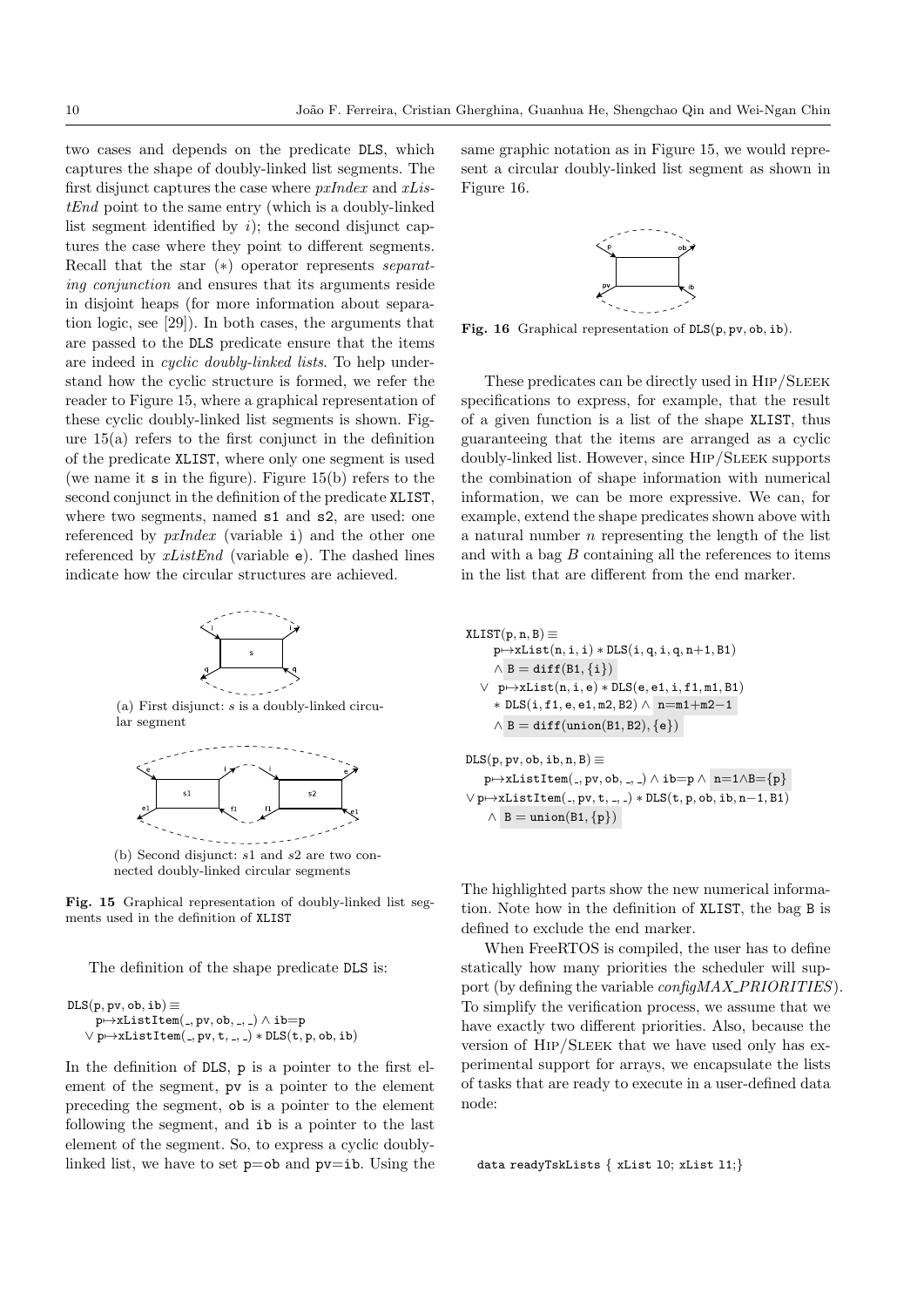The data node readyTskLists can be seen as an array with two lists, l0 and l1. We also provide a function pxReadyTasksLists that given a priority, returns the corresponding list of tasks ready to execute. In summary, we model the array  $pxReadyTask_{sLists}$  as a partial function and we assume the existence of only two priorities.

#### 4.2 On lemmas

User-defined predicates allow expressive descriptions of data structures with complex invariants. However, we may want to use properties of the data structures that are not directly obtained from the user-defined predicates. For example, from the definition of DLS, the verification system cannot conclude immediately that two consecutive doubly-linked list segments can be merged into one doubly-linked list segment. To overcome this limitation, Hip/Sleek allows the definition of lemmas that can be used to relate predicates beyond their original definitions. We can express lemmas using the reserved word coercion:

coercion appenddls DLS(self, pre1, ob2, ib2, n1 + n2, B3)∧B3=union(B1, B2) ← DLS(self, pre1, ob1, ib1, n1, B1) ∗ DLS(ob1, ib1, ob2, ib2, n2, B2);

This lemma, called appenddls, states that two consecutive segments (note how ob1 and ib1 match) can be merged together. This lemma is necessary to verify the function vListInsertEnd. A graphical representation of the lemma is shown in Figure 17.

![](_page_11_Figure_6.jpeg)

Fig. 17 Graphical representation of the lemma appenddls

Another important lemma states that a doubly-linked list segment of size  $n$  can be decomposed into a doublylinked list segment of size  $n-1$  followed by a list item (for  $n\geq 2$ ). We call this lemma **taildls** and define it as:

coercion taildls

```
\mathtt{DLS}(\mathtt{self}, \mathtt{prev}, \mathtt{ob}, \mathtt{ib}, \mathtt{n}, \mathtt{B}) \land n{\geq}2\rightarrowDLS(self, prev, ib, nib, n−1, B1) ∗
ib \mapsto xListItem(, nib, ob, c, o) \wedgeB = union(B1, \{ib\});
```
This lemma is necessary to verify the *vListRemove* function, because the function links the element preceding the item to be removed with the element following it. Since the item to remove can be preceded by a DLS (as in the second case of vListRemove's precondition shown below), we need a lemma that exposes the last element of the DLS. A graphical representation of the lemma is shown in Figure 18.

![](_page_11_Figure_12.jpeg)

Fig. 18 Graphical representation of the lemma taildls

# 4.3 Some examples of verified properties

We now show how some of the desired properties are verified, by discussing specifications that were successfully verified by HIP/SLEEK.

Manipulating lists The scheduler relies on the list API, so, in order to verify properties of the scheduler, it is required that we verify first the methods used for manipulating lists. In this section, we only show the functions relevant for the scheduler, together with their specifications. The first of these functions is *vListIni*tialise, which is used to initialise lists. Using the predicates defined above, its formal specification can be written as follows:

```
void vListInitialise(xList pxList)
 requires pxList\mapsto xList(, , )ensures XLIST(pxList, 0, {})
\{\cdots\}
```
The keyword requires refers to the precondition and the keyword ensures refers to the postcondition. The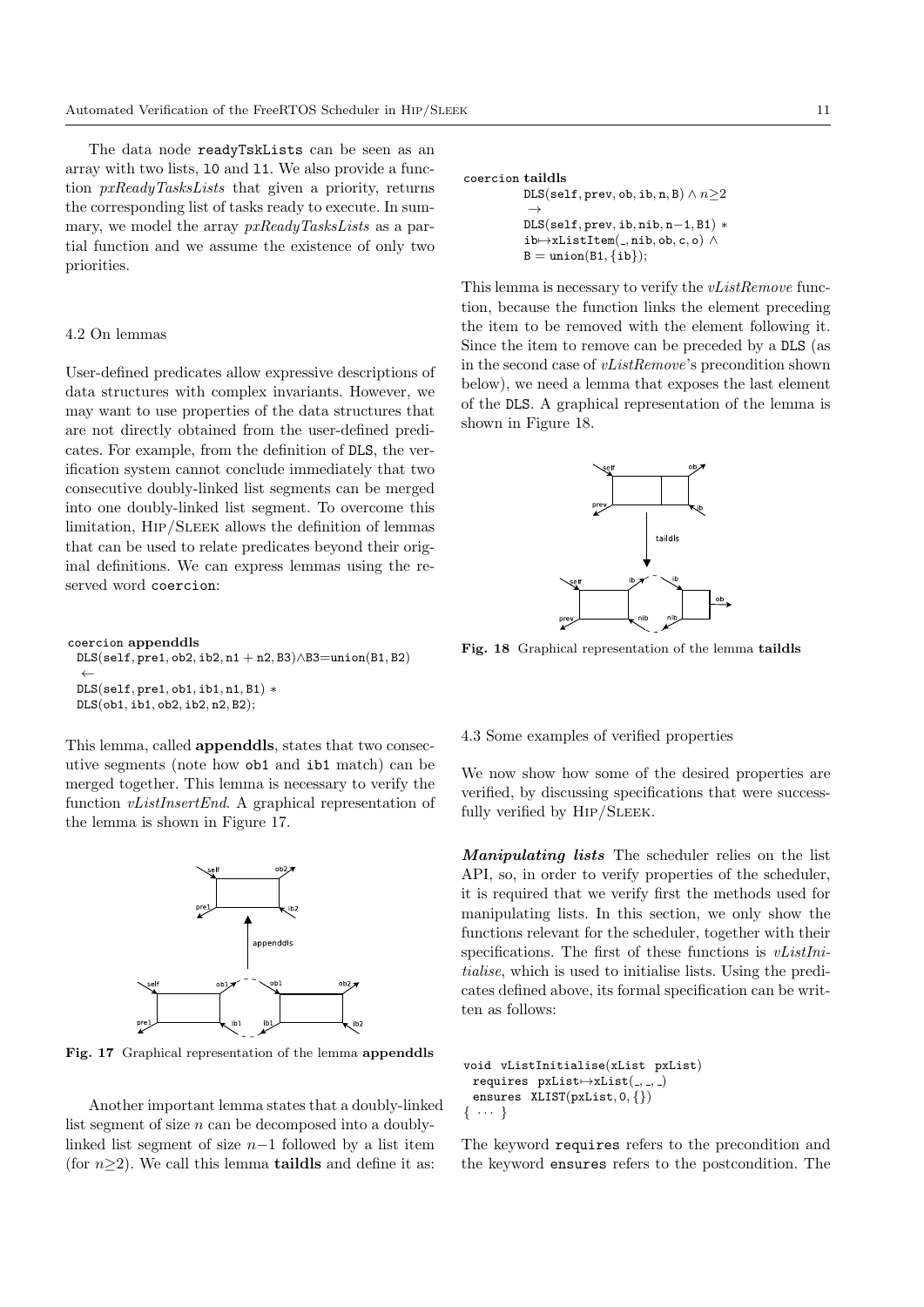specification expresses that, provided that the argument pxList is a pointer to an xList structure, the function guarantees that on termination pxList is of the shape  $XLIST(pxList, 0, \{\})$ . This simple example is included to illustrate how one aspect of memory safety is guaranteed: the function guarantees that the list is properly initialised with no items other than the end marker (as illustrated in Figure 2).

Not all functions need to use shape predicates. For example, the function *vListInitialiseItem*, which sets the container of the given list item to NULL, can be specified as:

```
void vListInitialiseItem(xListItem pxItem)
 requires pxItem \rightarrow xListItem(v, p, q, ..., o)ensures pxItem \rightarrow xListItem(v, p, q, null, o)\{ \cdots \}
```
Note how the postcondition guarantees that all the fields remain the same, apart from the container.

As explained in Section 2, function vListInsertEnd is relevant to the way in which the scheduler determines which task to run next. We can specify it as follows:

```
void vListInsertEnd(xList pxList,
                        xListItem pxNewListItem)
 requires XLIST(pxList, n, B) ∗
            pxNewListItem\rightarrow xListItem(, , , , , o) *
             o \mapsto tskTCB(, , , pxNewListItem, , , )ensures XLIST(pxList, n + 1, B1) \wedgeB1 = union({p}xNewListItem}, B) \wedge{\tt pxList.pxIndex=pxNewListItem};{ · · · }
```
The precondition states that the argument pxList has to be an  $XLIST$  of size n with elements given by bag  $B$ . The postcondition assures that, on termination, *pxList* is an XLIST of size  $n+1$  and the argument pxNewListItem is the new element. Moreover, it states that the field pxList.pxIndex is updated as expected. Note that by using separating conjunction, the precondition also states that the new element cannot already be an element of the list. If we look at the definition of the function shown in Section 2, we see that there are no restrictions on the item being added to the list. As a result, if the TCB pointed by the field pxIndex is used as an argument, the shape of the list is destroyed! Since the list API can be used by application code, this can be seen as a potential serious problem. However, if our annotation is included and checked against all the calls, we can be sure that the problem will never arise. Hip/Sleek is quite flexible, so if we want to be more precise about the shape of the data structures involved, we can specify *vListInsertEnd* alternatively as shown in Figure 19, where the postcondition states explic-

```
void vListInsertEnd(xList pxList,
                         xListItem pxNewListItem)
 requires XLIST(pxList, n, B) ∗
             pxNewListItem\rightarrow xListItem(, , , , , o) *
             o \mapsto tskTCB(, , , pxNewListItem, , , )ensures pxList\mapsto xList(n + 1, pxNewListItem, e) *DLS(e, prev, pxNewListItem, ib, n1, B1) ∗
             DLS(pxNewListItem, ib, e, prev, n2, B2) ∧
             n = n1 + n2 - 2 \wedge\exists B_i \cdot B_i = B_1 \cup B_2 \land B_i = B \cup \{pxNewListItem\}\{ \cdots \}
```
Fig. 19 Alternative specification of the function *vListInser*tEnd

itly that pxNewListItem can be seen as doubly-linked list segment adjacent to the doubly-linked list segment pxList. We could be even more specific and state in the postcondition that the TCB pointed by o is unchanged.

Note that the preconditions above include a reference to a  $tskTCB$  named  $o$  that is never used in the postconditions. We have to include it, because in the last line of the function, the field *pvContainer* is dereferenced (see Section 2). This can be seen as another example of memory safety: Hip/Sleek cannot verify functions that try to insert a list item with a null  $pvOwner$ field.

Finally, the function vListRemove can be specified as follows:

```
void vListRemove(xListItem pxItemToRemove)
 requires c\mapstoxList(n, pxItemToRemove, e) *
           DLS(e, prev, pxItemToRemove, ib1, n1, B1) ∗
           DLS(pxItemToRemove, ib1, e, prev, n2, B2) ∧
           n = n1 + n2 - 1or c \mapsto xList(n, p, e) * DLS(e, prev, p, ib1, n1, B1) *DLS(p, ib1, pxItemToRemove, ib2, n2, B2) ∗
           DLS(pxItemToRemove, ib2, e, prev, n3, B3) ∧
           \mathtt{n}=\mathtt{n1}+\mathtt{n2}+\mathtt{n3}-\mathtt{1}ensures KLIST(c, n - 1, ) *
           pxItemToRemove\rightarrow xListItem( , , , , , , _);\{ \cdots \}
```
The cases in the precondition arise because the item to be removed can be the one pointed by the field pxIndex. The postcondition guarantees that the size of the list is decreased and that the list and the item to remove reside in separate parts of memory.

In our experiments, we have tweaked this specification to minimize the search space and leverage on proof splitting. The specification that we used is semantically the same, but it is divided into six different cases (each case depends on whether the item to be removed is the one pointed by pxIndex and whether pxIndex and the end marker of the list are empty). We include more details about performance tuning in Section 6.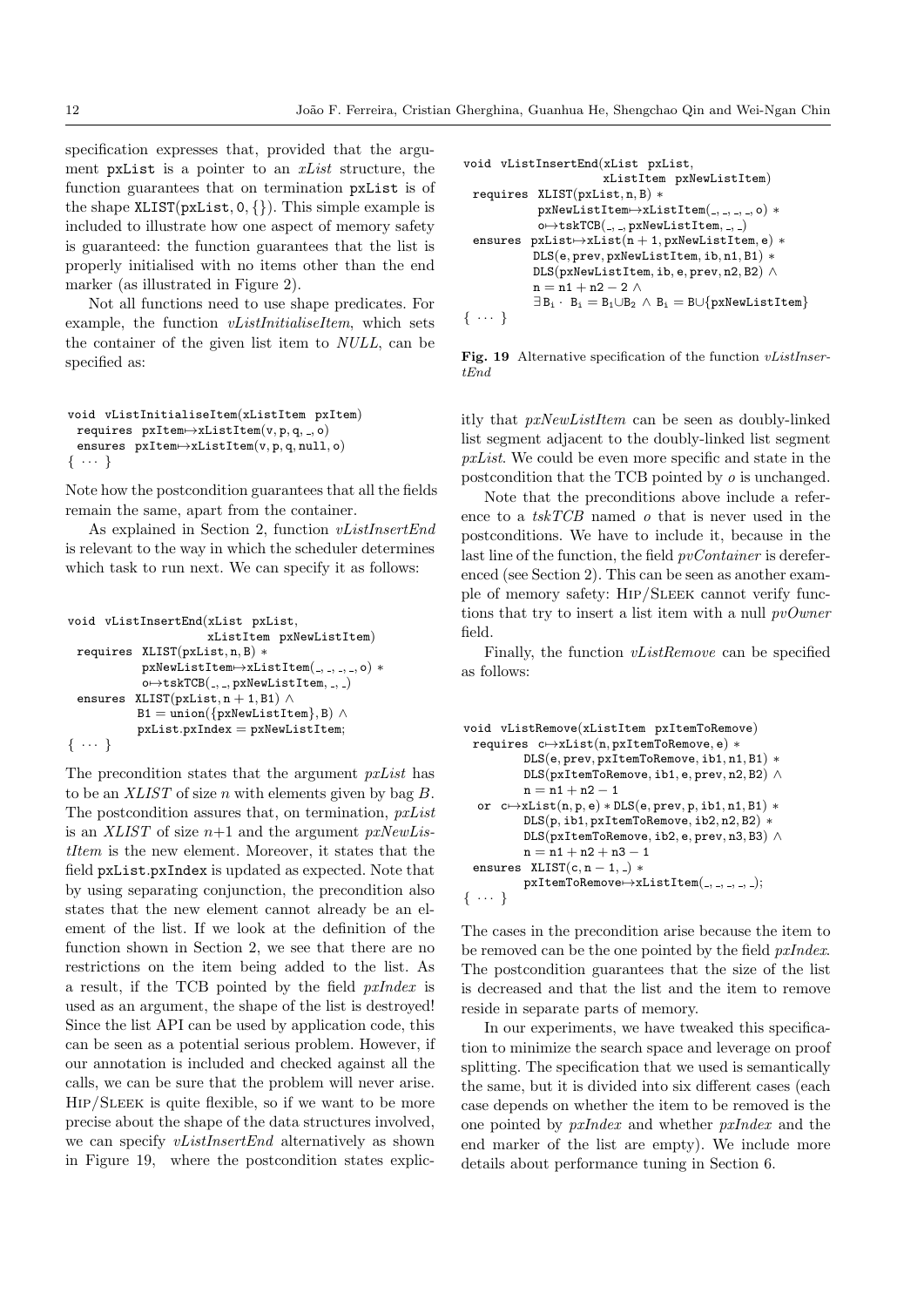**Picking the next task** The function shown in Figure 10 is where the task that runs next is selected. It can be specified as follows:

```
void list GET OWNER OF NEXT ENTRY(ref tskTCB pxTCB,
                                                    xList pxList)
  requires XLIST(pxList, \_, B)ensures XLIST(pxList, _, B) *
                \texttt{pxTCB}^\prime \mapsto \texttt{tskTCB}(\_,\_,\text{gli},\_,\_) \land \texttt{gli} \in \texttt{B}\{ \cdots \}
```
The primed variable  $pxTCB'$  denotes the value of the pointer pxTCB after execution of the function. The specification expresses that given an argument list pxList with the tasks contained in the bag B, the return value pxTCB' is guaranteed to be a task that is in the bag B. The field  $g1$  in the specification refers to the  $xListItem$ field that is used to place a TCB in a list (as mentioned before in section 2). This is another example of memory safety certification: the pointer to the task chosen by the scheduler to execute next will certainly point to a task in the list of tasks ready to execute and will never point to the end marker.

Although list\_GET\_OWNER\_OF\_NEXT\_ENTRY is the function responsible for the change of the running TCB, it is called by the function vTaskSwitchContext, which is executed after each clock tick. Assuming that l0 and l1 are lists of tasks ready to execute with priorities 0 and 1, respectively, we can specify  $vTaskSwitch-$ Context as:

```
xList vTaskSwitchContext()
 requires rtl⊢>readyTskLists(10.11) *
           XLIST(10, , , ) * XLIST(11, , , ) \wedgeuxTopReadyPriority = 0ensures res = 10requires rtl⊢>readyTskLists(10,11) *
           XLIST(10, -, -) * XLIST(11, -, -) \wedgeuxTopReadyPriority = 1ensures res = 11\{ \cdots \}
```
The specification states that if the highest priority of the tasks ready to execute is 0 (i.e.,  $uxTopReadyPriority$ ) is 0), then the list that is chosen is l0. Otherwise, l1 is chosen. It has to be said that to simplify the verification, we have changed the function to return the list that is chosen; in the original code, the type of the function is void.

Adding new tasks The function used to add new tasks to the list of tasks ready to execute is prvAd $dTaskToReadyQueue$ , which can be specified as follows:

```
void prvAddTaskToReadyQueue(ref tskTCB pxTCB)
 requires pxTCB\mapsto tskTCB(, , gli, , 0) *
               gli\mapsto xListItem(, , , , pxTCB) *rtl⊢readyTskLists(10,11) *
               XLIST(10, -, -) * XLIST(11, -, -)ensures DIS(gli, ib, e, prev, -, -) *
              10 \mapsto xList(, gli, e) *
              \texttt{DLS}(e, \texttt{prev}, \texttt{gli}, \texttt{ib}, \_, \_) \wedgeuxTopReadyPriority'\geq0\verb|requires pyTCB|\!\!\rightarrow\!\! \verb|tskTCB(\_,\_,gli,\_,1)\; *gli\mapsto xListItem(, , , , pxTCB) *
               rtl⊢readyTskLists(10,11) *
               XLIST(10, -, -) * XLIST(11, -, -)ensures DIS(gli, ib, e, prev, -, -) *11 \mapsto xList(, gli, e) *
              \texttt{DLS}(e, \texttt{prev}, \texttt{gli}, \texttt{ib}, \_, \_) \wedgeuxTopReadyPriority'≥1
{ · · · }
```
The specification states that the TCB is added to the list associated with its priority and the global variable uxTopReadyPriority is updated accordingly.

Removing tasks As explained before, the scheduler uses *vListRemove* to remove a task from the list of tasks ready to execute. This function is described above.

Functions that manipulate global variables Some important functions related with scheduling are controlled by manipulating global variables. Although these functions do not pose any challenge to the verification process, we include here two examples to show how they can be verified. The two examples shown are the functions vTaskSuspendAll and vTaskEndScheduler.

The function  $vTaskSuspendAll$  suspends all the tasks and the only command it performs is to increment by 1 a global variable named uxSchedulerSuspended. Hence, we can specify it as:

```
void vTaskSuspendAll()
 requires uxSchedulerSuspended≥0
 ensures uxSchedulerSuspended' ={\tt uxScheduling} {\tt C}\{\cdots\}
```
The precondition states that the value of uxScheduler-Suspended has to be a natural number; the postcondition guarantees that its value is incremented by 1. (The initial value of the variable is zero, so the precondition is satisfied initially.)

The function  $vTaskEndScheduling$  terminates the scheduler by setting the global variable xSchedulerRunning to false. We can specify it as:

```
void vTaskEndScheduler()
 requires true
 ensures !xSchedulerRunning'
{ · · · }
```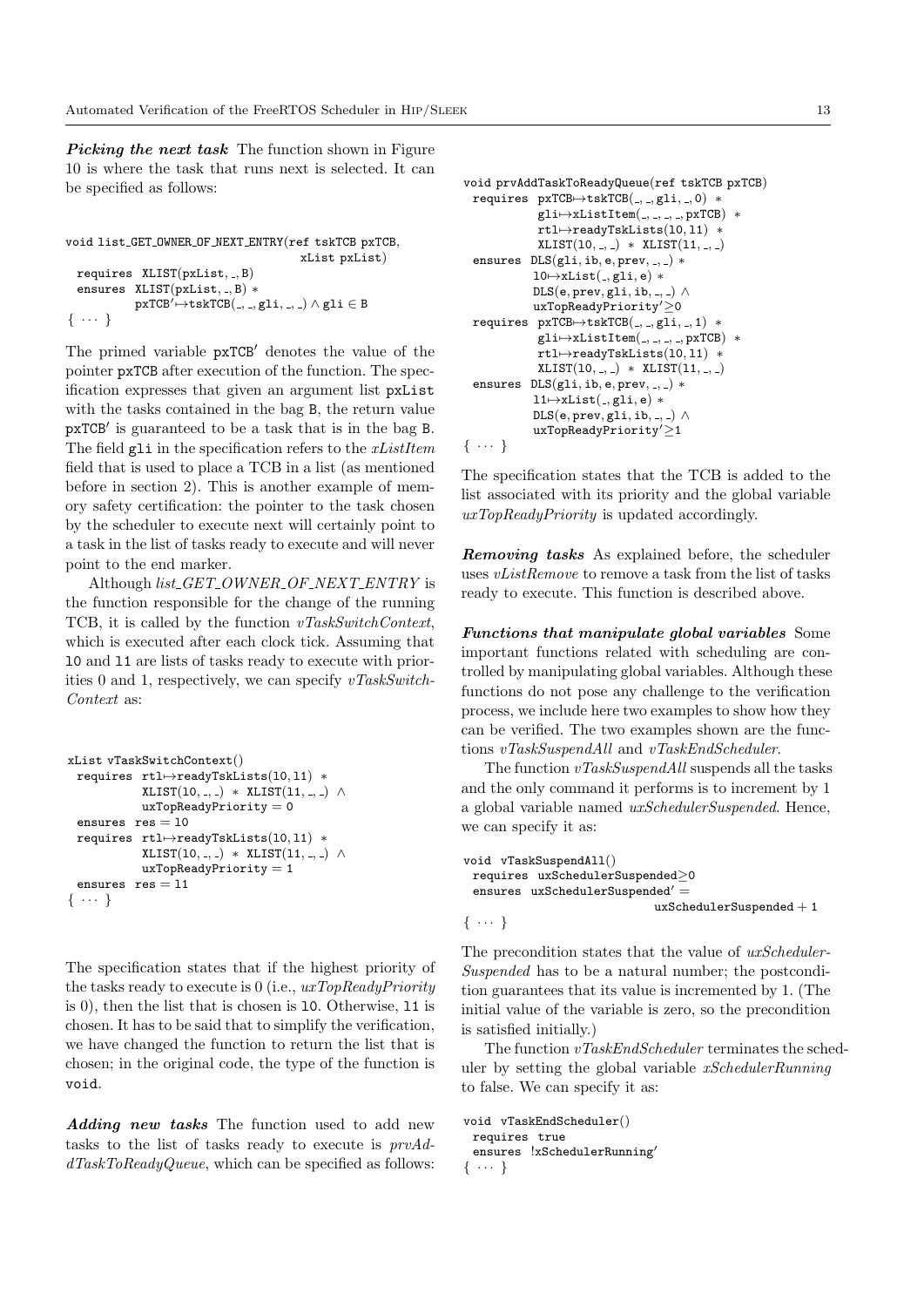The precondition is true, meaning that the function can be called at any time without any restrictions. The postcondition states that the new value of xScheduler-Running' is false.

#### 4.4 Verification statistics

We finish by presenting some verification statistics associated with the functions discussed in this section. In Table 1 we summarise the annotation overhead of the functions discussed. The first column identifies the function, the second column refers to the size of the function (measures in lines of code), and the third column refers to the number of lines of annotations (we also include the annotation overhead percentage). To improve readability, we abbreviate the function name list\_GET\_OWNER\_OF\_NEXT\_ENTRY to list\_GOONE.

| Function               | <b>Size</b> | Annotations  |
|------------------------|-------------|--------------|
| vListInitialise        | 5           | $2 (+40\%)$  |
| vListInitialiseItem    |             | $2 (+200\%)$ |
| vListInsertEnd         | 9           | 13 $(+144%)$ |
| vListRemove            | 14          | $15 (+107%)$ |
| $list\_GOOD$           | 5           | $2 (+40\%)$  |
| vTaskSwitchContext     | 32          | $4 (+13\%)$  |
| prvAddTaskToReadyQueue | 8           | $4 (+50\%)$  |
| vTask SuspendAll       |             | $2 (+200\%)$ |
| vTaskEndScheduler      | 1           | $2 (+200\%)$ |
| Totals                 | 76          | 46 (         |

Table 1 Annotation overhead of the functions discussed. The size of each function and the annotations column are measured in lines of code.

Table 1 shows that as the size of functions grow, the annotation overhead decreases. The overhead associated with one-liners will always be at least 200%, because we need to provide a pre- and a post-condition (and we write pre- and post-conditions in two separate lines). Note that if we remove the three one-liners, the overall overhead decreases from 61% to 55%.

The overhead associated with shape predicates and data structures is smaller than the overhead associated with functions. The data structures discussed in this paper use 35 lines of code and the shape predicates are written in 6 lines; this represents an overhead of 17%. However, if we include the 4 lines used for lemmas, the overhead is very similar to the one obtained for the functions:  $29\%$ .

Although in general the overhead decreases as the size of the functions grow, these results suggest that for large code bases, manually writing the annotations is not a scalable approach and can become difficult to manage. In Section 6, we briefly discuss how this could improve.

Table 2 presents the verification time for each of the functions discussed. Our test platform is a GNU/Linux server (Debian 3.2.46-1) with 8 cores Intel Core i7 CPU (8MB Cache, 2.93GHz) and with 16GB of RAM. The times are measured in seconds and were achieved using the main branch of the prototype HIP/SLEEK compiled natively. We used MONA for proving properties involving bags and Omega for all other numerical properties (we used  $\text{HIP}/\text{SLEEK}$ 's option  $-\text{tp}$  om). The table displays the median value of five measurements. The times associated with functions vListInsertEnd and vListRemove are considerably higher than all the other times, due to the big search space that arises from the use of the shape predicates XLIST and DLS.

| Function               | Verification time |  |
|------------------------|-------------------|--|
| vListInitialise        | 0.27s             |  |
| vListInitializeItem    | 0.10s             |  |
| vListInsertEnd         | 130.20s           |  |
| vListRemove            | 814.75s           |  |
| $list\_GOOD$           | 0.60s             |  |
| vTaskSwitchContext     | 0.19s             |  |
| prvAddTaskToReadyQueue | 0.34s             |  |
| vTask SuspendAll       | 0.10s             |  |
| vTaskEndScheduler      | 0.11s             |  |

Table 2 Verification times of the functions discussed (in seconds).

Overall, given that Hip/Sleek is a research tool, we consider that the verification times are satisfactory. However, when disjunctions are included in the specification, the verification time is less than satisfactory (as can be observed with the function *vListRemove*). These results suggest that for large code bases, where disjunctive specifications are likely to be used, the verification times can easily become less than satisfactory. Techniques like the one described in [9], where disjunctive formulae are pruned when unfolding shape predicates, can be used to achieve better results. Another approach that can achieve better verification times is to divide the search space in disjoint parts and run the verification in parallel for each of them.

# 5 Related Work

Much work has been done on the verification of operating systems; see [17] for an overview on the topic. Here, we focus on RTOSs, on separation logic, and on FreeR-TOS. Verification of RTOSs has been identified as one of the grand challenges in software verification [33]. A number of tools have been developed to verify real system tools. A notable project on verification of RTOSs is ASTRÉE  $[6]$ , which proves no run-time error in the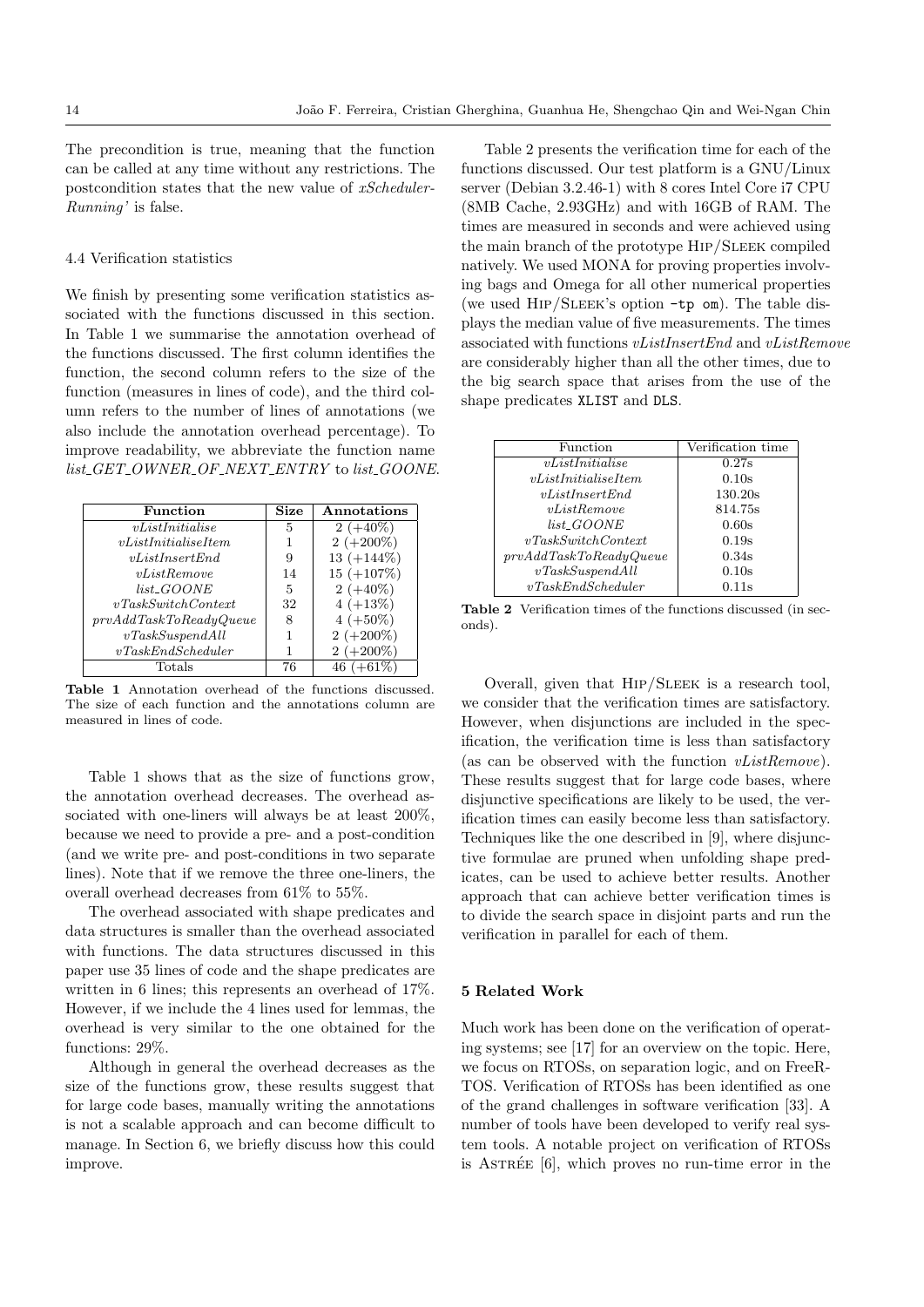electric flight-control code for the  $A380$ . AsTRÉE detects numeric error and overflows, but with the restriction that no dynamic memory allocation is in the program code. Other tools, like Slam [3] and Blast [12], have been used to ensure that device drivers satisfy the requirement of system APIs. However, these tools do not handle memory safety properties. Various other RTOSs claim to be formally verified, such as OpenCom-RTOS has been verified by Verhulst et al. [32]. Baumann et al. [4] uses deductive techniques to verify the correctness of the PikeOS system. However, these works only focus on the functional correctness of the systems, but not the memory safety properties. Finally, a complete verification of the seL4 microkernel is described in [18]. The verification uses the interactive prover Isabelle/HOL [24] and establishes the correspondence between an abstract specification and a low-level concrete C representation of the system (that was modelled in Isabelle/HOL and manually written by the authors). The work on seL4 is claimed to be the first-ever generalpurpose OS kernel that has been verified and is indeed much more general than the work presented here. Another major difference is that our goal was never to write the C code for a verified OS kernel, but rather to verify an existing one.

Separation logic has been adopted by a number of tools to verify the memory safety of system code, such as SmallFoot [5], SpaceInvader [34] and THOR [21]. However, most of these tools support only a limited set of predicates, which limits the capability to verify the full functional correctness of system code. Finally, a closely related work in progress is reported in [22], where the authors discuss different approaches that can be used to verify FreeRTOS. Particularly relevant is their use of Verifast [14], a verification system based on separation logic. Although they do not present any details or annotations, it would be interesting, as future work, to compare their annotations with ours.

#### 6 Discussion and Conclusion

This paper shows how the combination of shape and numerical information can be used to specify and verify key properties of the scheduler of FreeRTOS. The results confirm that Hip/Sleek can indeed be used to automatically verify important properties of production code. To the best of our knowledge, this is the first codelevel verification of memory safety and functional correctness properties of the FreeRTOS scheduler. Since the properties that we verify are quite general, we envisage that the same approach can be adopted to verify the scheduler of other operating systems.

#### 6.1 Lessons learned

Verification of real-world code used in production is a very time-consuming process. The verification was initiated by the first author as an exercise in automated verification of real-world code. Although he has a background in formal methods, he was not familiar with FreeRTOS and he had no previous experience with Hip/Sleek. Therefore, he experienced a steep learning curve and got stuck a few times dealing with some of Hip/Sleek's idiosyncrasies; the other authors provided guidance whenever needed. The project took approximately six man-months. The verification progressed quite slowly for several reasons. First, understanding how FreeRTOS works in enough detail to be able to identify and verify relevant properties took approximately one man-month. Most of the time was spent modelling the data structures involved (i.e., identifying and refining shape predicates) and annotating the code. A second reason is that we needed to convert the original C code to Hip notation, and there are aspects we need to take into account other than the specifications. Some of the conversions were purely syntactic: for example, all the field accesses of the form  $var \rightarrow field$  had to be rewritten as *var.field* and C macros had to be rewritten as functions. However, some conversions were not so trivial: for example, Hip does not support type conversions and casts, so we had to carefully rewrite the code to avoid them (e.g., to avoid casts from xMiniListItem to xListItem, we decided to model the field xListEnd as a xListItem; this required a careful check to make sure that in this context, the fields  $pvOwner$  and  $pvCon$  $tainer$  were not accessed). Third, because  $HIP/SLEEK$ is under active development and has different branches with disjoint features, we were unable to use simultaneously some of these features (for example, for the work described in this paper, we initially used a stable version which did not include support for lemmas).

A considerable amount of time was also spent on performance tuning. In particular, i) tweaking the specifications to minimize the search space and leverage on proof splitting; ii) constraining lemma applications to precise points and forcing formula transformations through no-op method calls; and iii) improving the efficiency of the pure provers by adding a customized pointer constraint solving procedure.

First, during the specification process we observed that for seemingly small variations in specification structure the verification timings vary wildly. As SLEEK was designed as a fully automatic entailment checker, it is built with a comprehensive search strategy. As discussed earlier, in some cases, by explicitly forcing an unfold or a fold operation within a method specifica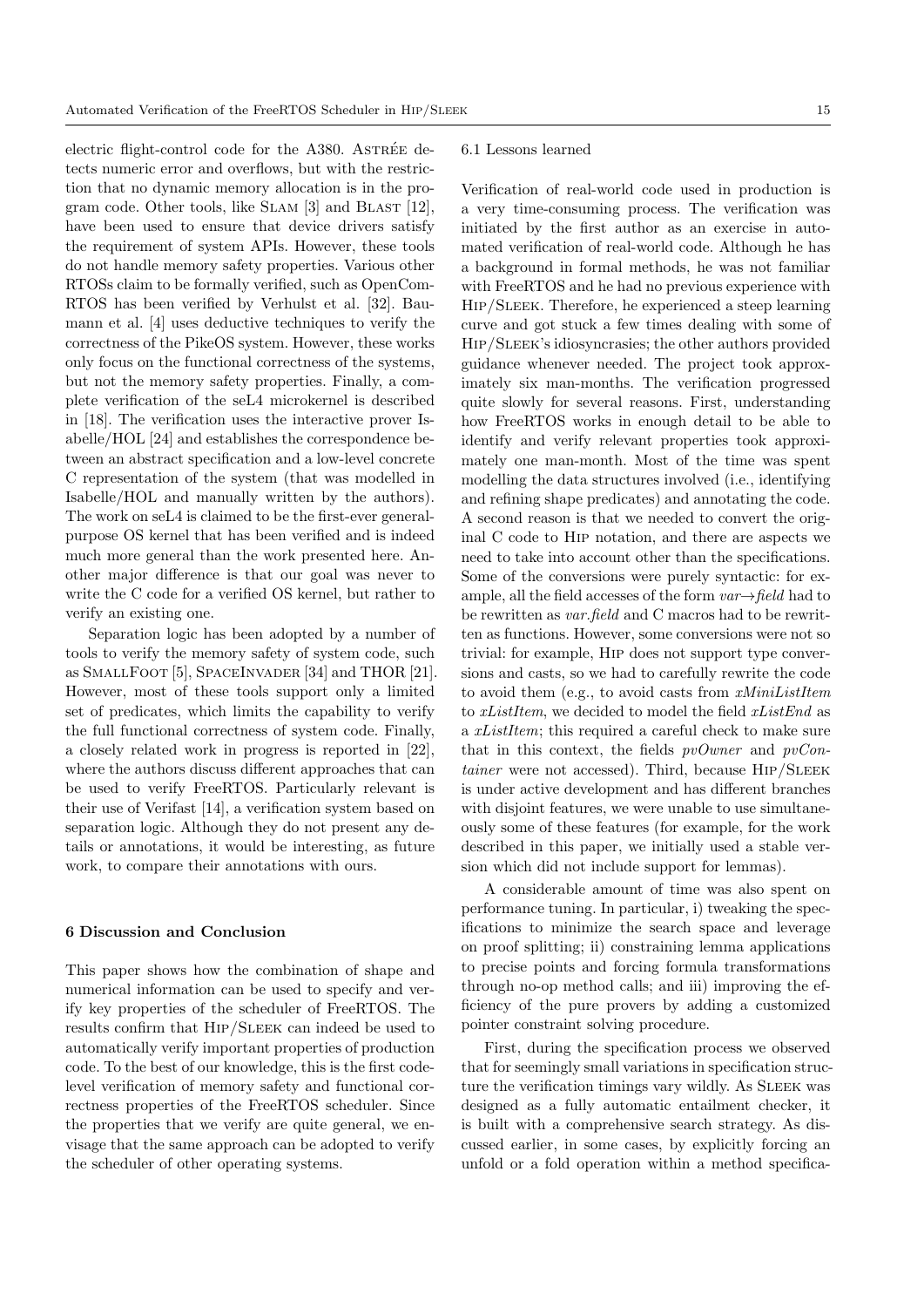tion we were able to reduce the timings considerably by reducing the inherent search space. As a further performance adjustment, we introduced annotations on the pure constraints that identify the distinct properties captured by the predicates, in this case, pointer (dis-)equalities, list sizes and set of elements in order to leverage on the tool's ability to split the proofs in distinct, independent sub-proofs which were inherently faster.

Secondly, we leveraged on the method call mechanism to force the verifier to transform the current state. To this end, we inserted at key points, method calls to functions with an empty body whose pre and post conditions were syntactically different but semantically equivalent. While operationally such a call is a no-op statement, in the verification process it induced a state transformation by forcing an entailment of specifications given for the stub method. The gain was two fold: first, such transformations lead to a simpler expression of the current state after the method call; second, by constructing stub functions that encapsulate the lemma effect we were able to remove the presence of lemmas during the main verification effort which led to further pruning of the search space. In order to maintain the soundness of the verification we applied the verification system to prove the correctness of the no-op functions, in the presence of the required lemmas. We note that such transformations are not equivalent to the mechanisms they mimic as the general mechanisms are built in the entailment checker and can be automatically applied in the proving process while the no-op functions have a much more restricted scope: they are applied only when explicitly called by the programmer in the method body. Nevertheless, they can help with tuning the verification performance.

Finally, in the process of verifying these specifications, we observed that in many cases the generated proof obligations would accumulate a large number of pointer equality and disequality constraints which would be passed down to the pure provers leading to large proving times. To alleviate the problem, we introduced in the SLEEK checker a specialized decision procedure for these two types of constraints. Thus, by calling the new checker whenever possible, instead of more powerful provers like Omega or Mona, we achieve a large drop in the verification times, up to seven fold for particular examples.

#### 6.2 Future Work

We plan to verify other components of FreeRTOS, but it is still unclear how certain fairness and timing properties can be verified. For example, at the moment, we cannot use Hip/Sleek to prove that a task scheduled to run at moment t will run at moment  $t + \Delta t$  (we plan to use the work described in [10] as a starting point to extend our prototype). Also, a challenging problem is to verify that the queue accesses are indeed threadsafe (this implies reasoning about interrupts, which is known to be a difficult problem).

Another direction that we want to pursuit is related with inference and scalability. Although the specifications written so far have been supplied by us, recent developments  $[25, 26, 28, 27]$  in HIP/SLEEK will allow the automatic inference of properties, making our approach more scalable.

We plan to use recent work done on HIP/SLEEK [31] to verify code based on overlaid structures [19, 20], which are structures that contain nodes for multiple data structures and these links are intended to be used at the same time. For example, in FreeRTOS, a task can be simultaneously in two lists and when it is removed from one of them, it also has to be removed from the other (an example is the function  $xTaskRe$ moveFromEventList).

Finally, as we verify other components of FreeR-TOS, we will certainly gain more in-depth knowledge about the system. This means that specifications will possibly be refined and improved. By tackling some of these challenges, we hope to develop new theory results and to extend Hip/Sleek.

# References

- 1. The FreeRTOSTM project website. URL: http://www. freertos.org
- 2. The SafeRTOSTM project website. URL: http://www. freertos.org/safertos.html
- 3. Ball, T., Bounimova, E., Cook, B., Levin, V., Lichtenberg, J., McGarvey, C., Ondrusek, B., Rajamani, S.K., Ustuner, A.: Thorough static analysis of device drivers. In: EuroSys (2006)
- 4. Baumann, C., Beckert, B., Blasum, H., Bormer, T.: Formal verification of a microkernel used in dependable software systems. In: SAFECOMP (2009)
- 5. Berdine, J., Calcagno, C., O'Hearn, P.W.: Smallfoot: Modular automatic assertion checking with separation logic. In: FMCO (2005)
- 6. Blanchet, B., Cousot, P., Cousot, R., Feret, J., Mauborgne, L., Miné, A., Monniaux, D., Rival, X.: A static analyzer for large safety-critical software. In: PLDI (2003)
- 7. Calcagno, C., Distefano, D., O'Hearn, P.W., Yang, H.: Compositional shape analysis by means of bi-abduction. Journal of the ACM 58(6), 26 (2011)
- 8. Chin, W.N., David, C., Nguyen, H.H., Qin, S.: Automated verification of shape, size and bag properties via user-defined predicates in separation logic. Science of Computer Programming 77, 1006–1036 (2012)
- 9. Chin, W.N., Gherghina, C., Voicu, R., Le, Q.L., Craciun, F., Qin, S.: A specialization calculus for pruning disjunctive predicates to support verification. In: CAV (2011)